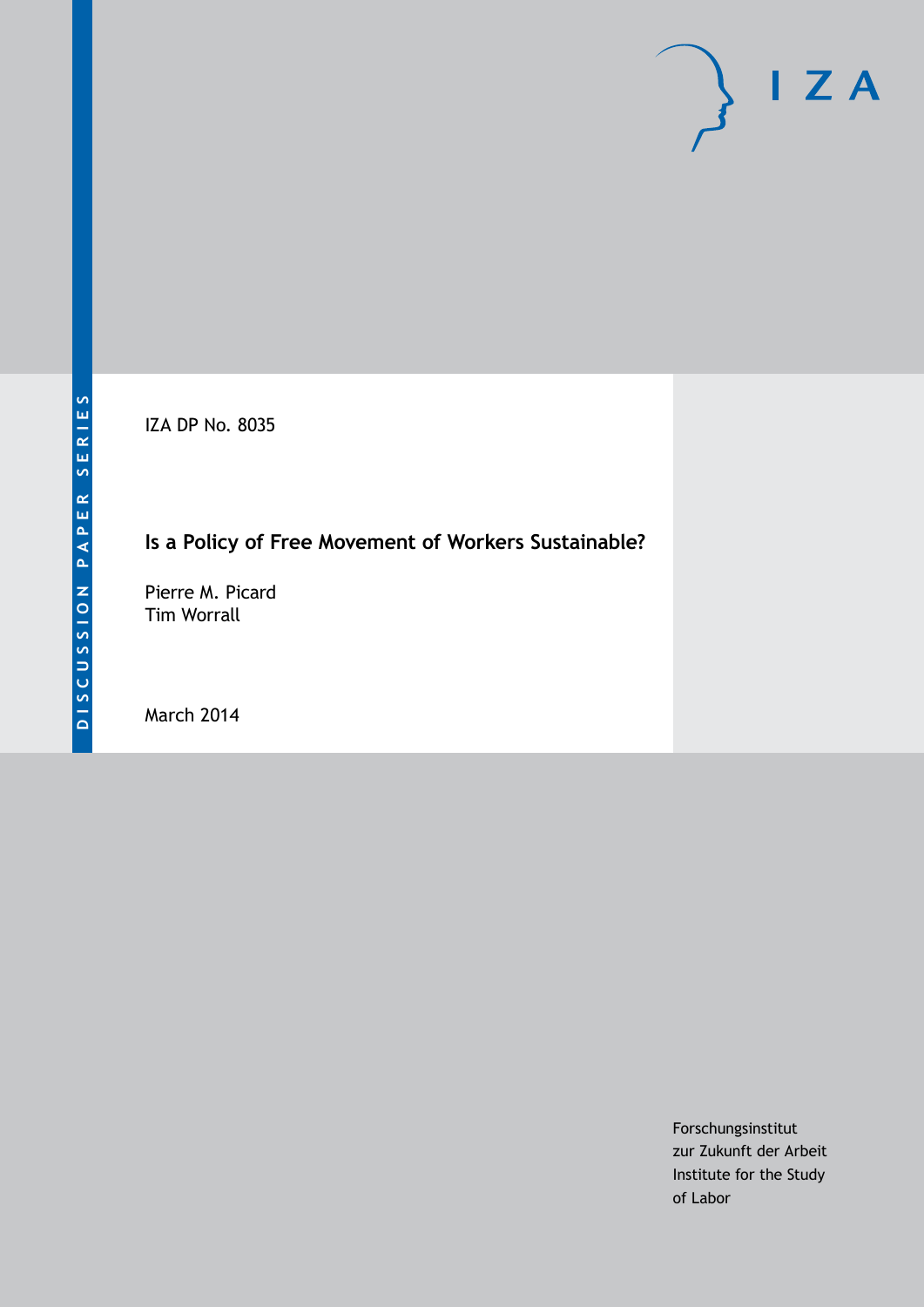# **Is a Policy of Free Movement of Workers Sustainable?**

## **Pierre M. Picard**

*University of Luxembourg, CORE, Université Catholique de Louvain and IZA*

## **Tim Worrall**

*University of Edinburgh*

Discussion Paper No. 8035 March 2014

IZA

P.O. Box 7240 53072 Bonn Germany

Phone: +49-228-3894-0 Fax: +49-228-3894-180 E-mail: [iza@iza.org](mailto:iza@iza.org)

Any opinions expressed here are those of the author(s) and not those of IZA. Research published in this series may include views on policy, but the institute itself takes no institutional policy positions. The IZA research network is committed to the IZA Guiding Principles of Research Integrity.

The Institute for the Study of Labor (IZA) in Bonn is a local and virtual international research center and a place of communication between science, politics and business. IZA is an independent nonprofit organization supported by Deutsche Post Foundation. The center is associated with the University of Bonn and offers a stimulating research environment through its international network, workshops and conferences, data service, project support, research visits and doctoral program. IZA engages in (i) original and internationally competitive research in all fields of labor economics, (ii) development of policy concepts, and (iii) dissemination of research results and concepts to the interested public.

<span id="page-1-0"></span>IZA Discussion Papers often represent preliminary work and are circulated to encourage discussion. Citation of such a paper should account for its provisional character. A revised version may be available directly from the author.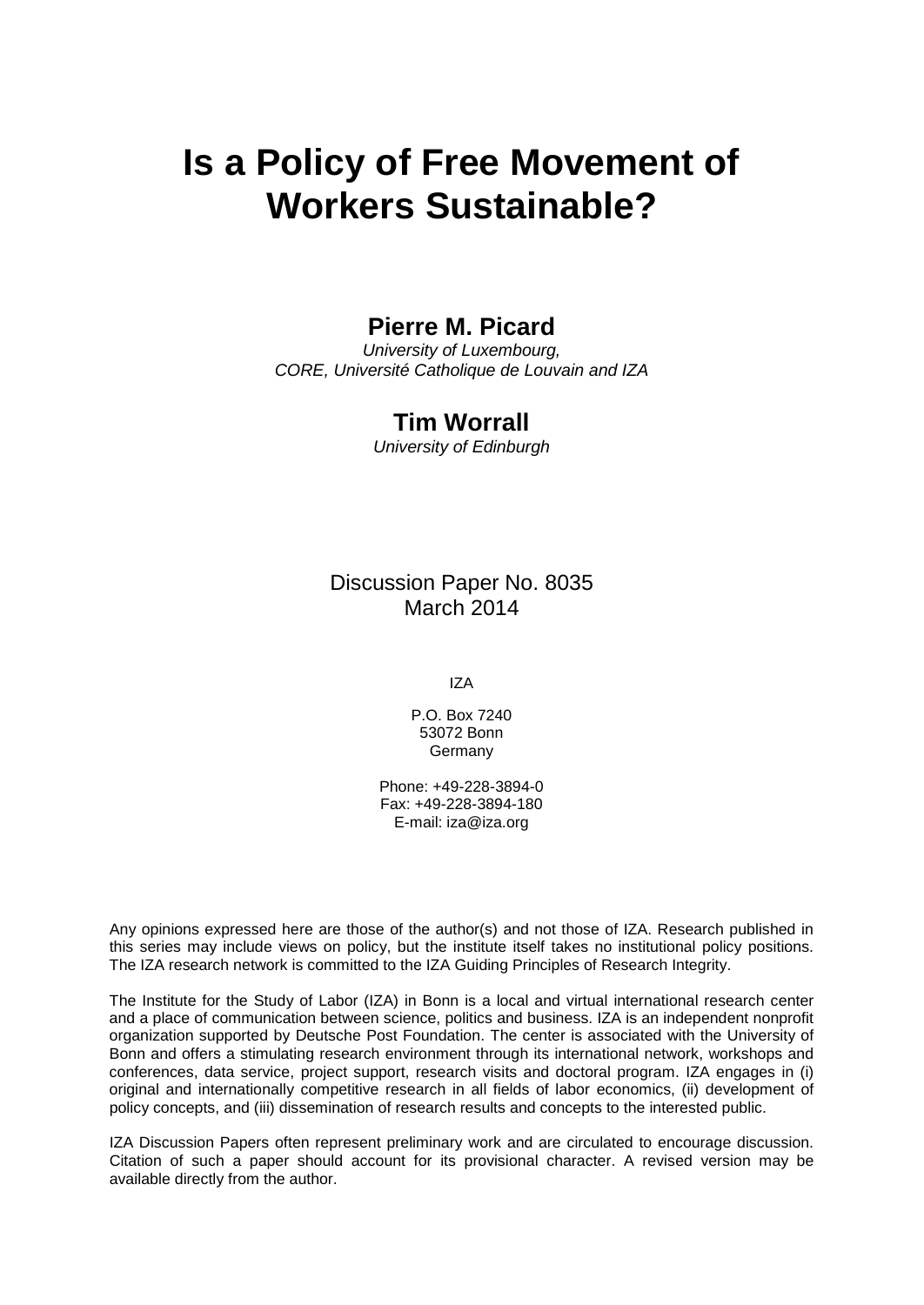IZA Discussion Paper No. 8035 March 2014

## **ABSTRACT**

## **Is a Policy of Free Movement of Workers Sustainable?[\\*](#page-1-0)**

This paper studies the costs and benefits of the adoption of the policy of free movement for workers. For the countries to agree on uncontrolled movement of workers, the short run costs must be outweighed by the long term benefits that result from better labor market flexibility and income smoothing. We show that such policies are less likely to be adopted when workers are impatient and less risk averse workers, when production technologies display decreasing returns and when countries trade a share of their products.

JEL Classification: F22, J61

Keywords: labor market flexibility, migration, sustainable plan

Corresponding author:

Pierre M. Picard Département Economie University of Luxembourg 162A avenue de la Faiencerie L-1511 Luxembourg Luxembourg E-mail: [pierre.picard@uni.lu](mailto:pierre.picard@uni.lu)

We thank the participants at 2011 NORFACE Conference on migration and seminars at Erasmus University, Oxford University, and University Carlos III, and University of Lille for comments. We are grateful to M. Beine, C. Détang-Dessendre, G. Fachini, A. Margherita, P. Neary, T. Mueller, E. Toulemonde, and A. Venables for helpful comments and suggestions. The first author gratefully acknowledges the support of the grant F2R-CRE-PUL-10EGQH, University of Luxembourg. The second author gratefully acknowledges the support of the Hallsworth Research Fellowship Fund at the University of Manchester. The usual caveats apply.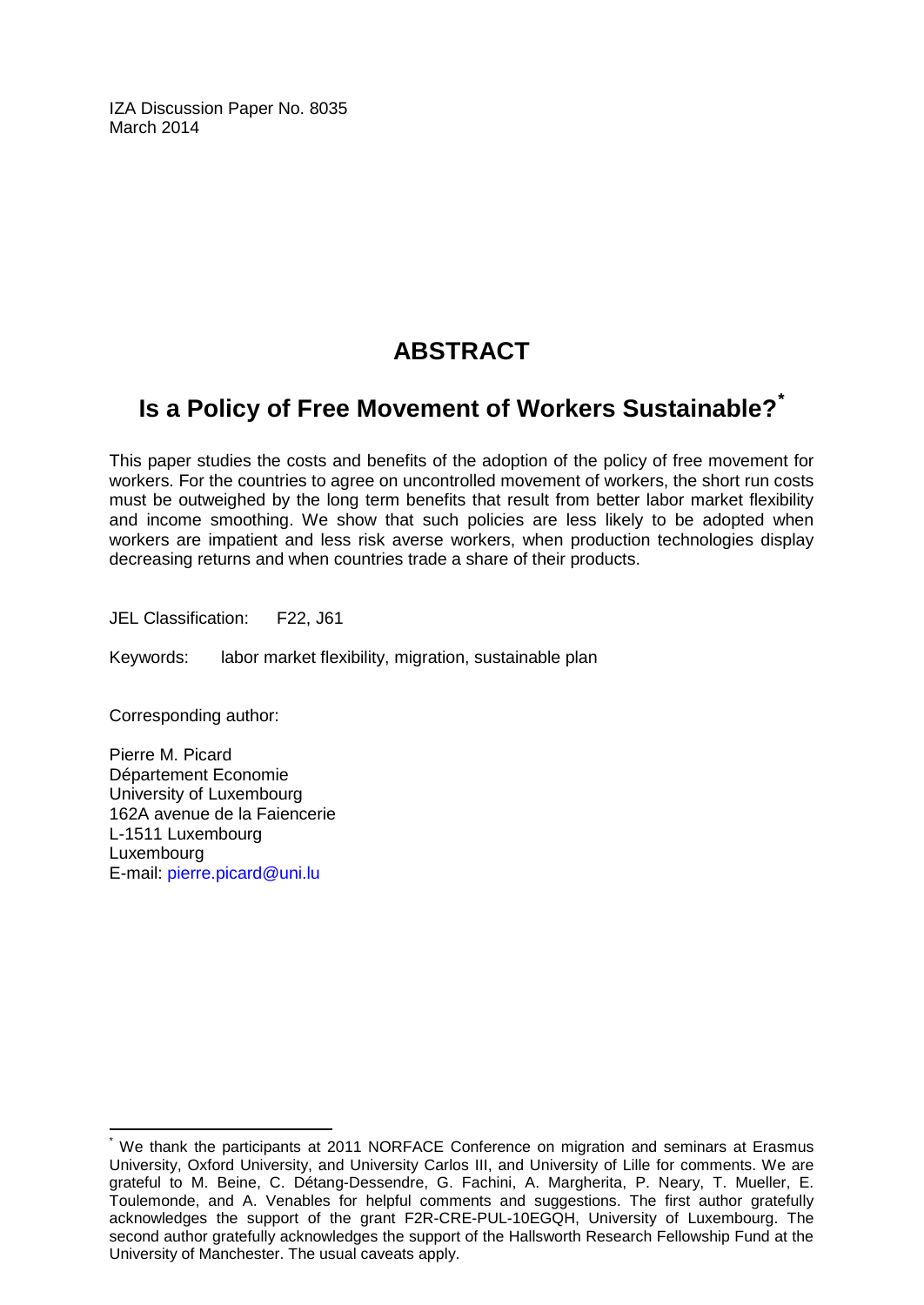## 1 Introduction

Since its inception, the European Union has aimed at implementing a policy of free movement of workers between member states (Article 45, E.U. Lisbon Treaty). However, some E.U. member states have been reluctant implement this policy, either implementing it in stages or applying different standards of implementation, or in some cases applying policies as restrictive as for non-E.U. immigrants. Similar projects and difficulties have emerged in other country associations like the North American Free Trade Area (N.A.F.T.A.) in which the TN-status currently allows the free movement of workers only between United States of America and Canada. The main reason of this reluctance lies in the fear that inflows of migrant workers may depress local labor market conditions and the welfare of the host country workers.<sup>1</sup>

It is not difficult to find evidence for why country associations might aim for a policy of free movement of workers and fail to agree on it. Migration offers large benefits to the immigrants (e.g. Klein and Ventura, 2009; Clemens et al., 2010) but imposes short run costs to local workers, particularly, to the low skilled ones (e.g. Borjas, 2003). In this paper, we consider the balance of short-term costs with long-term benefits and examine the decision of countries to open their borders and adopt policies of unconditional and uncontrolled movements of workers. The approach we adopt is similar to the literature on sustaining free trade (see, for example, Bagwell and Staiger, 1990; Staiger and Bagwell, 1999; Bagwell and Staiger, 2005; Grossman and Helpman, 1995).<sup>2</sup> We consider a repeated model with uncertainty. To sustain a policy of free movement of workers requires that no country finds it unilaterally beneficial to breach the policy. As in the sustainable trade literature, we suppose that a breach leads to reversion to repetition of a short-run Nash equilibrium where labor migration is completely controlled. Each country therefore weighs the short-run cost of immigration against the long-term benefits and the policy of free movement of workers is sustainable if at each date and state the long-term benefits exceed the short-run costs for each country.

To examine this issue, we consider a simple, two-country, dynamic model where, under free movement of labor, workers freely choose their location in each time period. We initially consider a model where

<sup>&</sup>lt;sup>1</sup>In 2005, the referenda rejecting the European Constitution by the Dutch and French publics occurred in the context of the debate over the accession of Turkey to the E.U. In 2011, the fear of uncontrolled immigration waves has enticed France to threaten to suspend its obligation to the E.U. freedom of movement (Schengen Treaty) (Waterfield, 2011).

<sup>&</sup>lt;sup>2</sup>More generally, our approach relates to the discussion about sustainable government policies (see, for example, Chari and Kehoe, 1990; Acemoglu et al., 2010) and self-enforcing insurance mechanisms (see, for example, Thomas and Worrall, 1988; Ligon et al., 2002).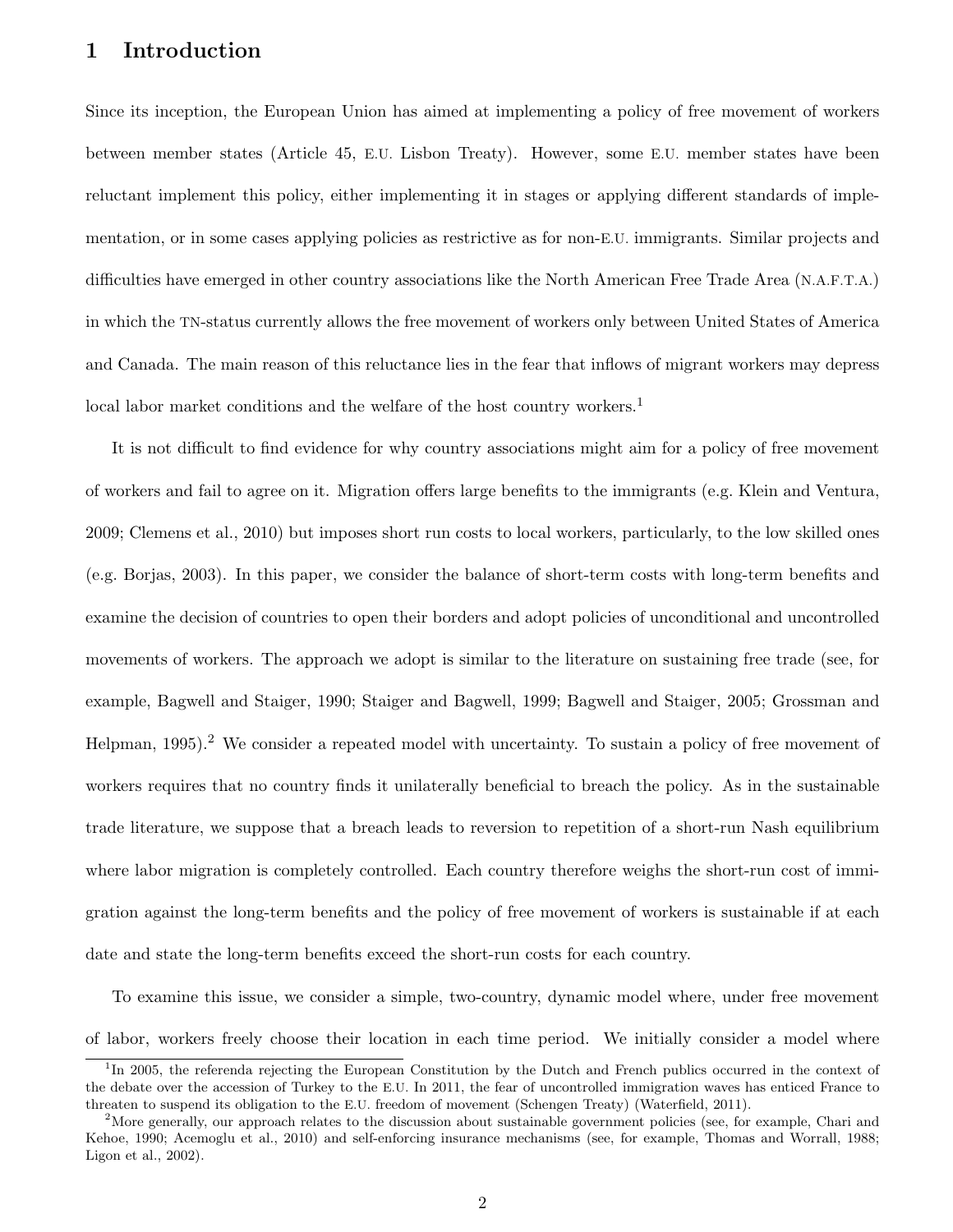immigration imposes a cost on locals (Sections 2 and 3) and then justify these costs by examining a standard migration model without trade but with productivity shocks (Section 4) and add a simple Ricardo-Viner trade model with production of both tradeable and non-tradeable goods (Section 5). Section 5 also considers the implications of labor market rigidities.

In Section 3, we show how a policy of free movement of workers integrates labor markets and allows workers (and their descendants) to relocate to more productive countries and allows them to smooth their consumption. Risk averse workers benefit from better income smoothing under the policy of free movement of labor. Section 3 highlights that permanent differences in consumption levels between countries make it more difficult to sustain a policy of free movement of labor. This suggests a reason why uncontrolled or unconditional migration policies seem more likely to be adopted amongst developed countries rather than between developed and less developed countries. To our knowledge, this view that migration fosters labor market flexibility and insurance has not been discussed in either the labor or migration literature.

Section 4 presents a particular case where production is subject to country specific productivity shocks and constant or decreasing returns to scale. It is shown that, absent trade effects, weaker congestion enhances countries' incentives to adopt a policy of free movement of workers because it mitigates the short-run costs of immigration. Likewise, increased risk aversion also enhances countries' incentives to adopt such a policy because it raises the benefits from income smoothing that the policy brings.

Section 5 discusses the sustainability of the policy of free movement of labor amongst two trade partners. The presence of trade alters the costs and benefits of a policy of free movement of workers through a terms of trade effect. This terms of trade effect is discussed by Davis and Weinstein (2002) and Felbermayr and Kohler (2007). Our analysis with only tradeable goods is similar to Davis and Weinstein (2002) who show that immigration have an negative welfare impact on local workers through the changes in the terms of trade. However, the terms of trade also attenuate the impact of productivity shocks on consumption and mitigate workers' incentives to move. We show that they fully absorb the shocks and eliminate any migration incentives when countries and shocks are symmetric. As a result, we are able to show that the terms of trade mitigate or even eliminate the incentives to move.<sup>3</sup> In the presence of both tradeable and

<sup>&</sup>lt;sup>3</sup>In this case, free trade policies are substitutes for labor movement policies from the viewpoint of consumption smoothing. This resembles the statement in Mundell (1957) statement about the substitutability between movements of factors and goods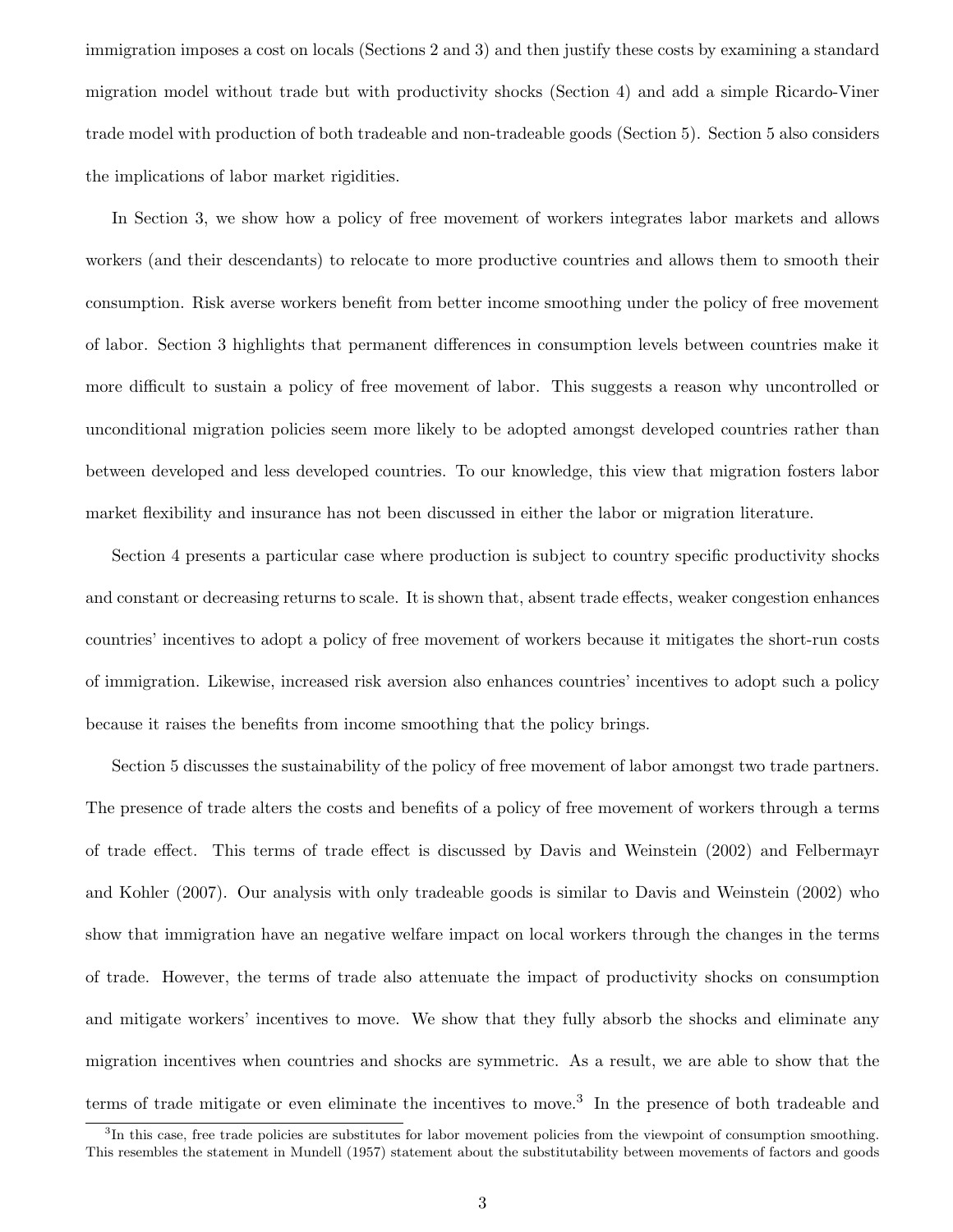non-tradeable goods, changes in the terms of trade have an adverse effect on the relative import prices and the consumption basket of domestic workers. Thus, free movement of workers is less likely to be sustained.

The main contribution of our paper is threefold. First, as far as we know, this is the first paper to apply the methods used in modelling sustainable trade, assessing short run costs against long run benefits (as in Bagwell and Staiger, 1990), to the issue of migration. Unlike that literature that considers optimal tariffs, here we consider only a policy of free movement of labor and not a policy of optimal controlled migration. We concentrate on the case of free movement of labor of because we believe this is the relevant case for many countries and because many country associations operate or are discussing the operation of policies of free movement of labor. Although our model abstracts from many important factors considered in the migration literature (such as, skill heterogeneity, skill complementary in production, physical capital adjustment, voter sentiment, etc.), it puts at the forefront uncertainty and intertemporal welfare that are important factors in assessing migration policy. Second, the paper contributes to our understanding of the interaction of trade and migration and we extends the results of Davis and Weinstein (2002) and Felbermayr and Kohler (2007). We show how the terms of trade effects interact with congestion factors and with the share of tradeable and non-tradable goods in determining if a policy of free movement of workers is sustainable. Finally the paper complements to the migration literature by studying free migration policies as a reciprocal mechanism based on the potential benefit of labor market flexibility and income smoothing. In contrast to our approach, that literature mainly focuses on the (often static) welfare assessment of migration in the presence of skill heterogeneity, skill complementary in production, physical capital adjustment, political economy, social capital, etc. (e.g. Borjas, 2003; Facchini and Testa 2009, Wahba and Zenou 2009, Ottaviano and Peri 2012). Calibration studies have concluded the existence of large gains from migration (Klein and Ventura, 2009; Clemens et al., 2010). This papers shows that, although gains may be high, free movement of workers may not be adopted on the ground of the reciprocity and labor market flexibility.

in Hecksher-Ohlin frameworks. However, it is not equivalent because workers do not produce the same goods after they move. Also, movements of workers and commodities are complements in the sense that local productivity shocks increase both export and immigration (Markusen, 1983; Neary, 1995).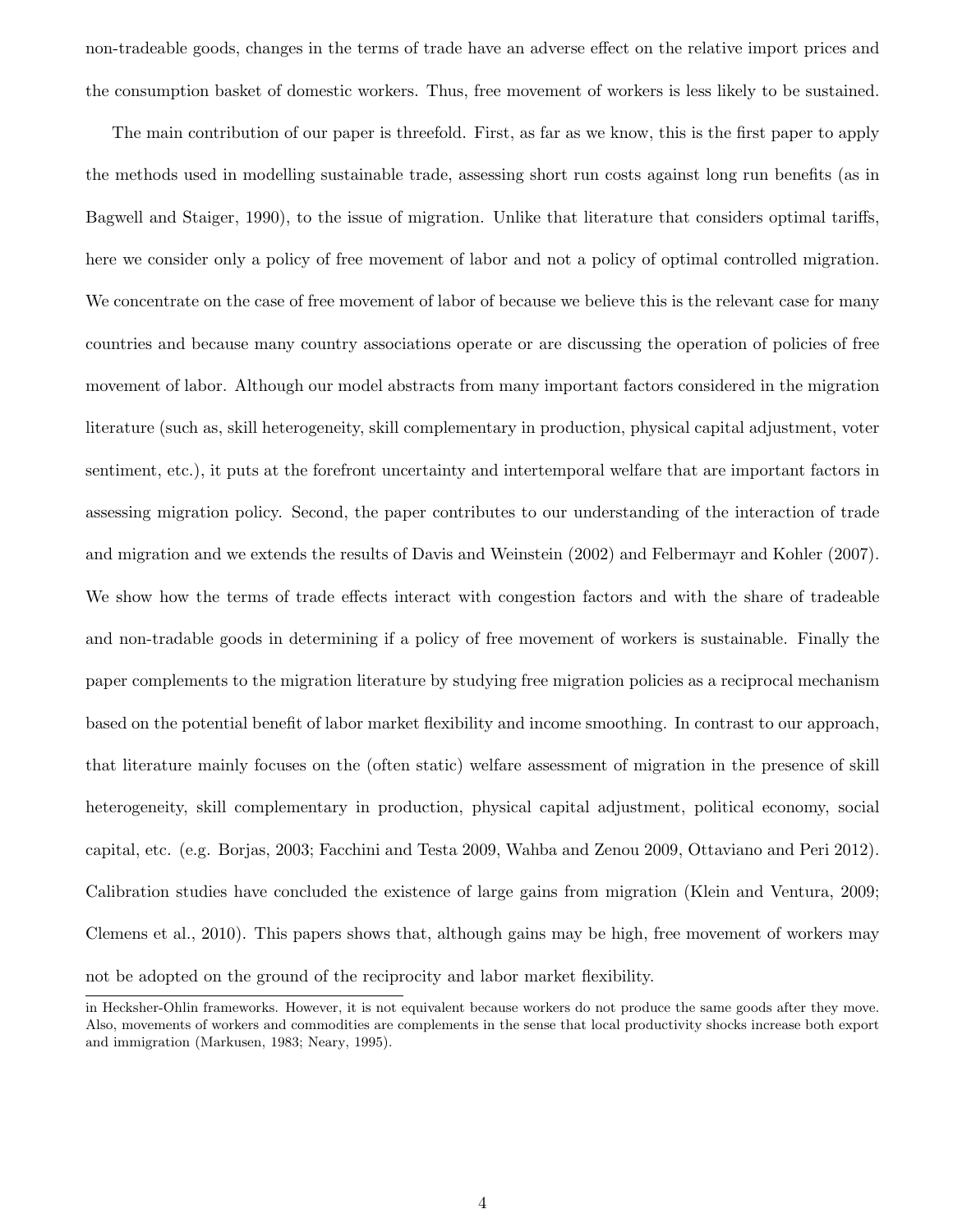## 2 The general model

We consider a model with continuum of workers, of size  $\bar{L}$ , distributed over two countries. The home country has L workers and the foreign country  $L^*$  where  $L + L^* = \overline{L}$  (an asterisk <sup>\*</sup> denotes foreign variables). We let  $L^0$  denote the initial population of workers in the home country (with  $\bar{L} - L^0$  in the foreign country). We assume that all workers derive utility from a composite consumption good  $C$  according to an increasing, differentiable and concave utility function  $U(C)$ . Labor is mobile between countries and we let l denote the amount of labor working in the local country, whether home or foreign. As well as mobility of labor between countries, there is uncertainty and we describe this uncertainty by supposing there is a set of state of nature  $S \equiv \{1, ..., S\}$ . In Sections 4 and 5 we model this uncertainty as deriving from a productivity shock. For the moment it is useful to think of consumption in the two countries depending on both the state s and the labor in each country  $l$ . In particular, we suppose that the consumption of domestic and foreign workers is determined by strictly decreasing differentiable functions  $C_s(l)$  and  $C_s^*(l)$ ,  $l \in [0, \bar{L}]$ . Furthermore, we assume a no-crossing property such that for any  $s \in S$  either  $C_s(l) \geq C_s^*(l)$  for all  $l \in [0, \bar{L}]$  or  $C_s(l) \leq C_s^*(l)$ for all  $l \in [0, \bar{L}]$ . Microeconomic foundations for this formulation will be given the subsequent sections and will include both a labor market and a tradeable goods market. We first discuss the implications of free labor mobility between countries in a short-run equilibrium and in a long-run dynamic equilibrium with participation constraints.

#### 2.1 Short-run Equilibrium

We assume that labor movement occurs in response to the observed state of nature. Thus, we can consider the equilibrium migration decisions for a given state s. Free movement of workers implies that utility is equal in each country. Since workers have same preferences, this implies consumption is equalized too.<sup>4</sup> Hence, given that the consumption functions are decreasing, there will be a unique equilibrium labor allocation in each state,  $L_s$ , that satisfies:

$$
C_s(L_s) = C_s^*(\bar{L} - L_s). \tag{1}
$$

<sup>&</sup>lt;sup>4</sup>Appendix A shows that this equilibrium condition remains valid in the presence of heterogeneous migration costs.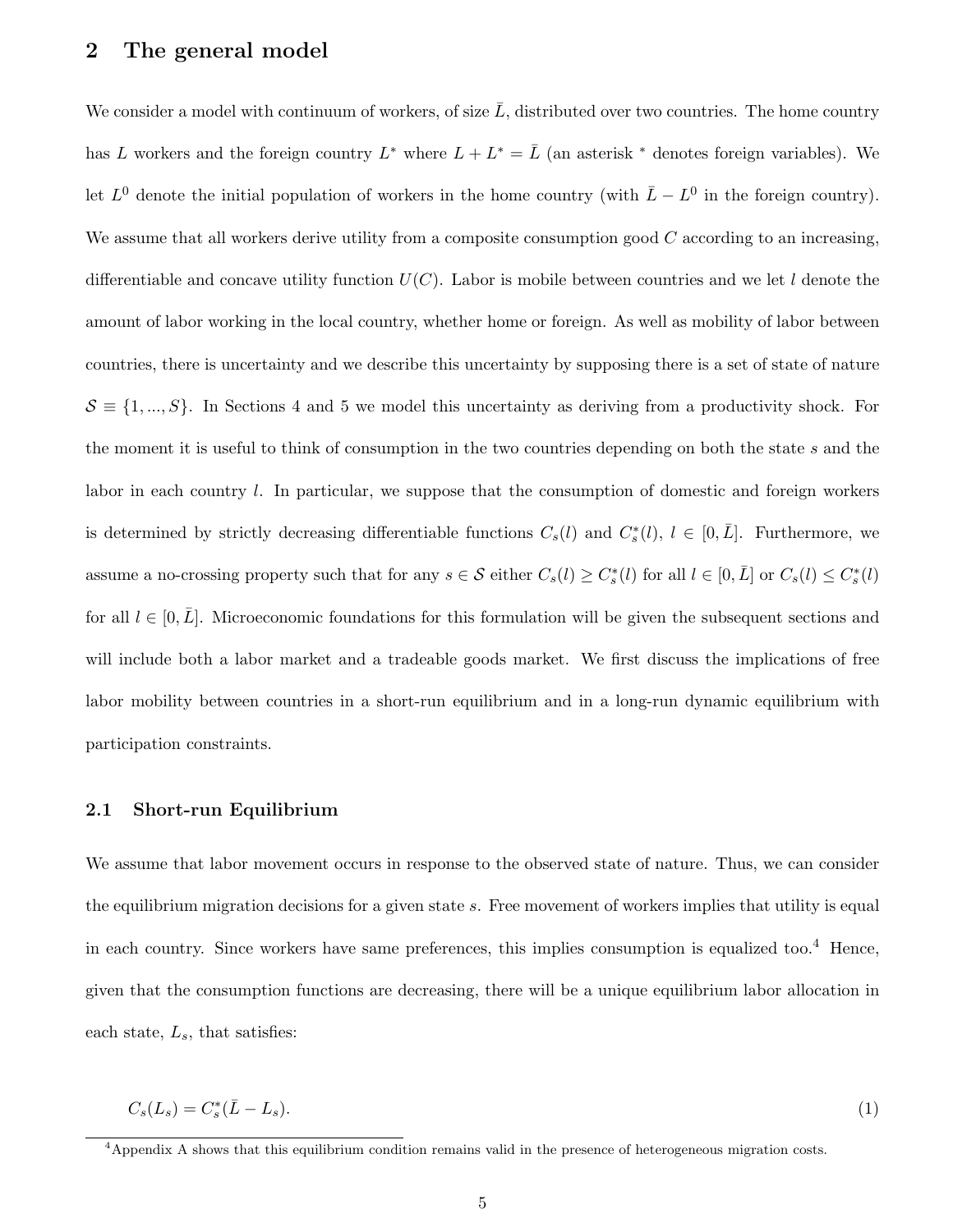It follows from the no crossing property that  $L_s \geq L_s^*$  if and only if  $C_s(l) \geq C_s^*(l)$  for any  $l \in [0, \bar{L}]$ . That is, population is higher in the country that is favoured by the state of nature. It is worth noting that this equilibrium is Pareto efficient in the sense that there is no possibility to relocate an infinitely small mass of workers without negatively affecting the utility of some other workers. However, an interesting question to ask is whether there is too much or too little movement of labor when there is scope for compensation. To address this question consider the utilitarian aggregate welfare in state s,  $W_s \equiv L_s U(C_s(L_s)) + L_s^* U(C_s^*(L_s^*))$ . The effect on welfare in state s of a marginal increase in population of the home country is given by

$$
\frac{dW_s}{dL_s} = U(C_s(L_s)) - U(C_s^*(L_s^*)) + L_sU'(C_s(L_s))C_s'(L_s) - L_s^*U'(C_s^*(L_s^*))C_s^{*'}(L_s^*)
$$
\n(2)

The free movement of workers is efficient if this expression is zero at the equilibrium. There is excess agglomeration in the home country if this expression is negative, Since  $C_s(L_s) = C_s^*(L_s^*)$ , the two first terms in (2) cancel out. Hence, there is excess agglomeration in the home country if and only if

$$
\frac{L_s^* C_s^{*\prime} \left(L_s^*\right)}{L_s C_s^{\prime} \left(L_s\right)} < 1\tag{3}
$$

The free movement equilibrium yields the socially optimal spatial distribution of workers if and only if the marginal migrant causes a fall in the total domestic consumption (denominator) that is equal to the increase in the total foreign consumption (numerator). If the former is larger than the latter, there is excess agglomeration of workers. The marginal welfare valuation of the policy of free movement of workers does not consider the marginal migrant because the latter has only a second order gain. The first order gains and losses accrue respectively to the populations that the marginal migrant quits and joins. There are some specifications of the consumption functions such that free labor movement does maximize  $W_s$ . These include the logarithmic case where  $C_s(l) = \lambda_s \ln l$  for  $\lambda_s \in \mathbb{R}_0^+$  or the iso-elastic case where  $C_s(l) = \lambda_s l^{\alpha}$  for for  $\alpha \in (0,1)$  and  $\lambda_s \in \mathbb{R}_0^+$ . As will be shown in Sections 4 and 5, even with Cobb-Douglas preferences, the consumption function  $C_s(l)$  may not satisfy these conditions when there are both tradeable and nontradeable goods.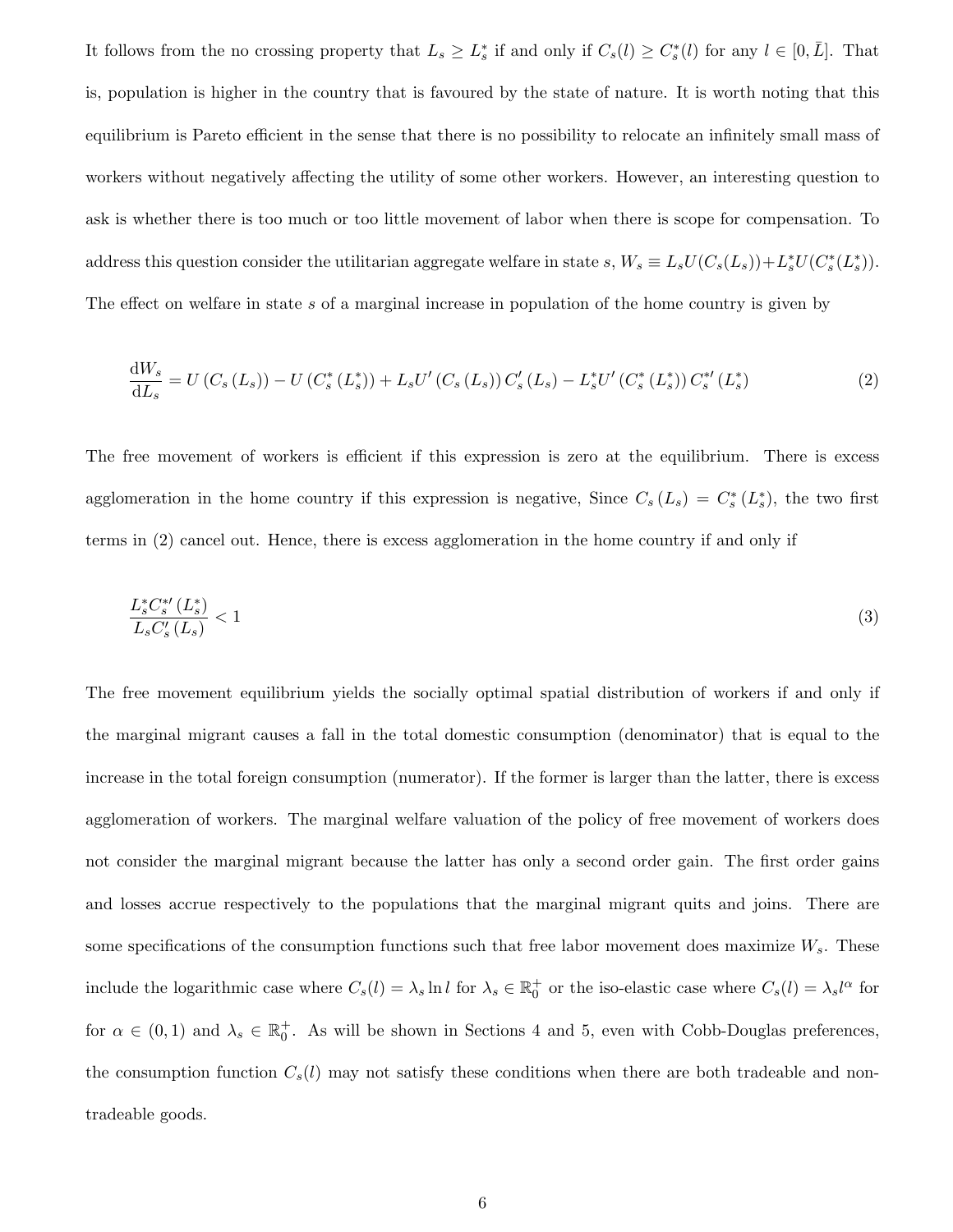#### 2.2 Long-run Equilibrium

We now consider a dynamic version of this model. We focus on a discrete time model with an infinite horizon. We assume that workers are infinitely lived and have the same discount factor  $\delta \in (0,1)$ .<sup>5</sup> We assume that states of nature are i.i.d. across periods and that state s occurs with probability  $p_s > 0$  where  $\sum_{s} p_s = 1$ . With this assumption and an infinite time horizon, agents' decisions depend only on the current state, so that we can analyze all decisions in the current time period and to drop the reference to time. We denote the contemporaneous utility by  $u_s(l) \equiv U(C_s(l))$  and  $u_s^*(l) \equiv U(C_s^*(l))$ .

Let  $V_s$  denote the expected discounted utility of a worker in the home country in state s with  $V_s^*$  similarly defined for a worker in the Foreign country. With free mobility of labor, workers can choose where to work and we have

$$
V_s = \max\{u_s(L_s) + \delta E_q V_q, u_s^*(L_s^*) + \delta E_q V_q^*\}
$$

The same expression applies to the Foreign worker. Because free movement of workers implies  $V_s = V_s^*$ , it follow that  $u_s(L_s) = u_s^*(L_s^*)$  and  $C_s(L_s) = C_s^*(L_s^*)$ . Consequently, the equilibrium in the dynamic model coincides with the sequence of the short-run equilibria.<sup>6</sup> Therefore,  $V_s = V_s^* = u_s(L_s) + (\delta/(1-\delta))E_s u_s(L_s)$ where  $L_s$  are the short-run equilibrium labor allocations.

It is also possible to consider the welfare properties of this dynamic equilibrium. It is clear, given our assumptions on mobility and the i.i.d. assumption on states, that a utilitarian planner will choose the labor allocation in each state where the expression in  $(2)$  is equal to zero.<sup>7</sup>

Thus, our earlier discussion of excess agglomeration applies equally in the static and dynamic cases. Only for certain specifications of the consumption functions does the free movement of workers coincide with the socially optimal allocation. Equally, since all workers are alike, if we assume that workers are randomly allocated across countries, then the ex ante welfare of an individual worker under free movement

<sup>&</sup>lt;sup>5</sup>Under this assumption agents can also be interpreted as dynasties where each generation has an altruism coefficient  $\delta$ .

<sup>&</sup>lt;sup>6</sup>This property is valid only under 'uncontrolled' movement of workers and greatly eases the nature and the exposition of our subsequent analysis. It is not valid under 'controlled' movement of workers because future utility levels then differ across countries.

<sup>&</sup>lt;sup>7</sup>The utilitarian planner chooses the set of labor allocations  ${L_s^t}$ The utilitarian planner chooses the set of labor allocations  $\{L_s^t\}$  with time  $t = 0, ..., \infty$  that maximizes  $\sum_{t=0}^{\infty} \delta^t E_s [L_s^t U(C_s(L_s^t)) + L_s^{*t} U(C_s^*(\bar{L} - L_s^t))]$ , which is equivalent to maximizing  $W_s$  w.r.t. to  $L_s$  allocation as in the static model.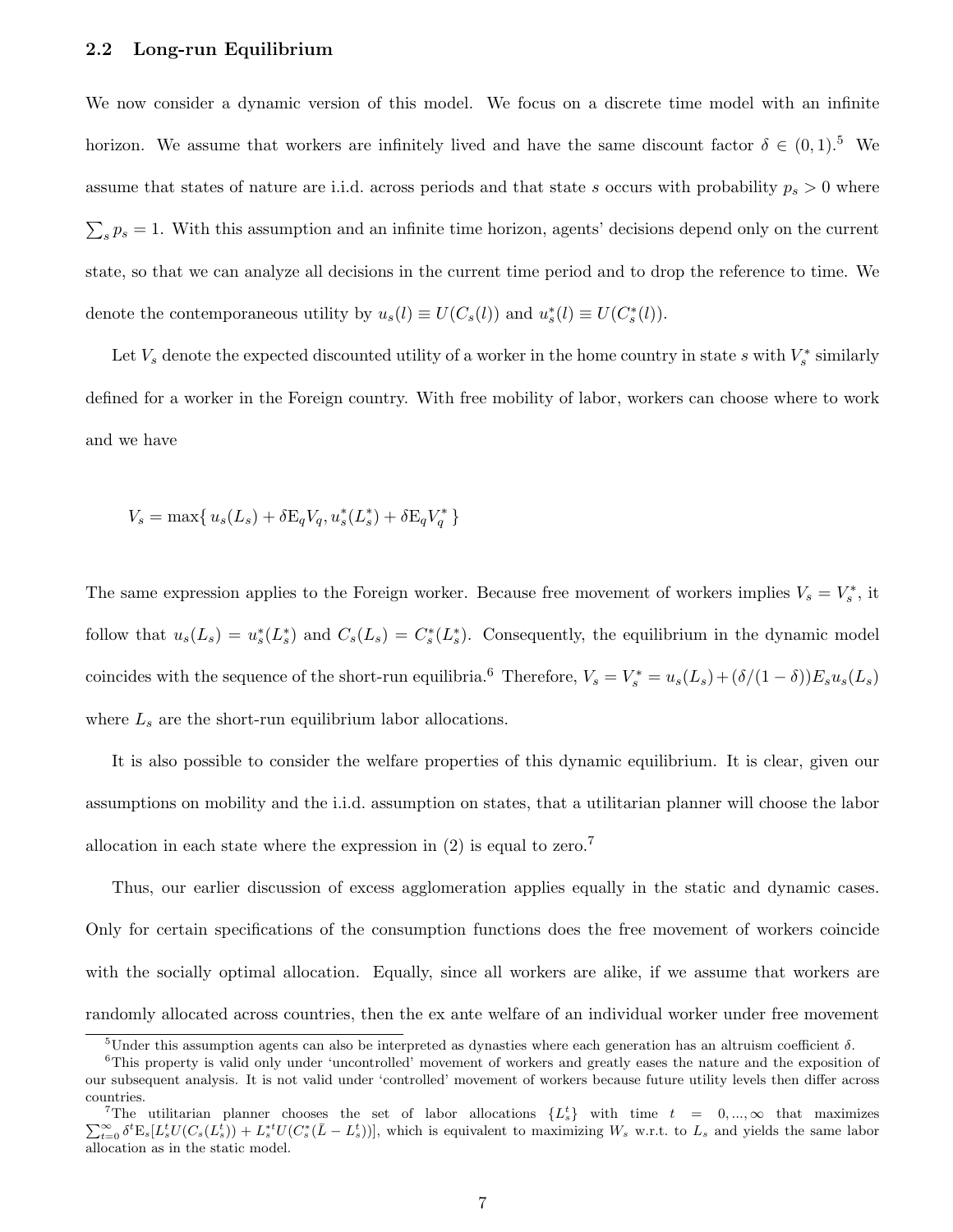will be the same as the utilitarian planner's objective. To see this, let  $\omega_s \equiv L_s/L$  denote the probability that a home worker is allocated to the home country and let  $\omega_s^* \equiv L_s^*/\bar{L} = 1 - L_s/\bar{L}$  be the probability of locating to the foreign country. Then a worker's ex ante expected utility is  $\mathcal{U} \equiv \sum_s p_s [\omega_s u_s(L_s) + \omega_s^* u_s^*(L_s^*)]$ . Since the states of nature are independent, the preferred allocation maximizes  $[L_s u_s(L_s) + L_s^* u_s^*(L_s^*)]/\bar{L}$ , in each state s. This is proportional to the short-run welfare objective  $W_s$ . Hence, the preferred allocation is where the expression in (2) is equal to zero. By contrast, the equilibrium expected utility is  $E_s[u_s(L_s)] =$  $\sum_{s} p_s u_s(L_s)$ . If the expression in (2) is not equal to zero at the equilibrium allocation, then a policy of controlling worker movement could improve a worker's ex ante utility.

### 3 Sustainable policy

We now study whether policies of free movement of workers will be adopted by the two countries. Here we assume that the objective of the country coincides with the objective of its (homogenous) workers. This will be the case if the country takes into account the welfare of its initial  $L^0$  citizens and does not take into account the welfare of migrants into the country. With this objective, immigration has a short-term cost because it lowers consumption (given our assumption that  $C_s(l)$  is strictly decreasing). In contrast, however, provided there are states where workers can earn achieve higher consumption by moving to the other country, then there will be long-term benefits from a policy of free movement of workers.

We define a policy of *free movement of workers* as the removal of any control over the movement of workers between countries. More precisely, it is a *common* policy in which both countries *unconditionally* grant non-permanent work permits to workers who obtain a job in their jurisdiction. As is typical of many actual migration policies, these non-permanent work permits are automatically associated with nonpermanent residence permits. In this paper, we keep a distinction between, on the one hand, work permits and, on the other hand, citizenship and the socioeconomic and political rights that are associated with citizenship. This distinction is important for two reasons. First, it fixes the group of individuals that each government considers as its nationals wherever they work and reside. When workers do not change citizenship or nationality, this group is invariant to the possible relocation of labor between countries. Second, this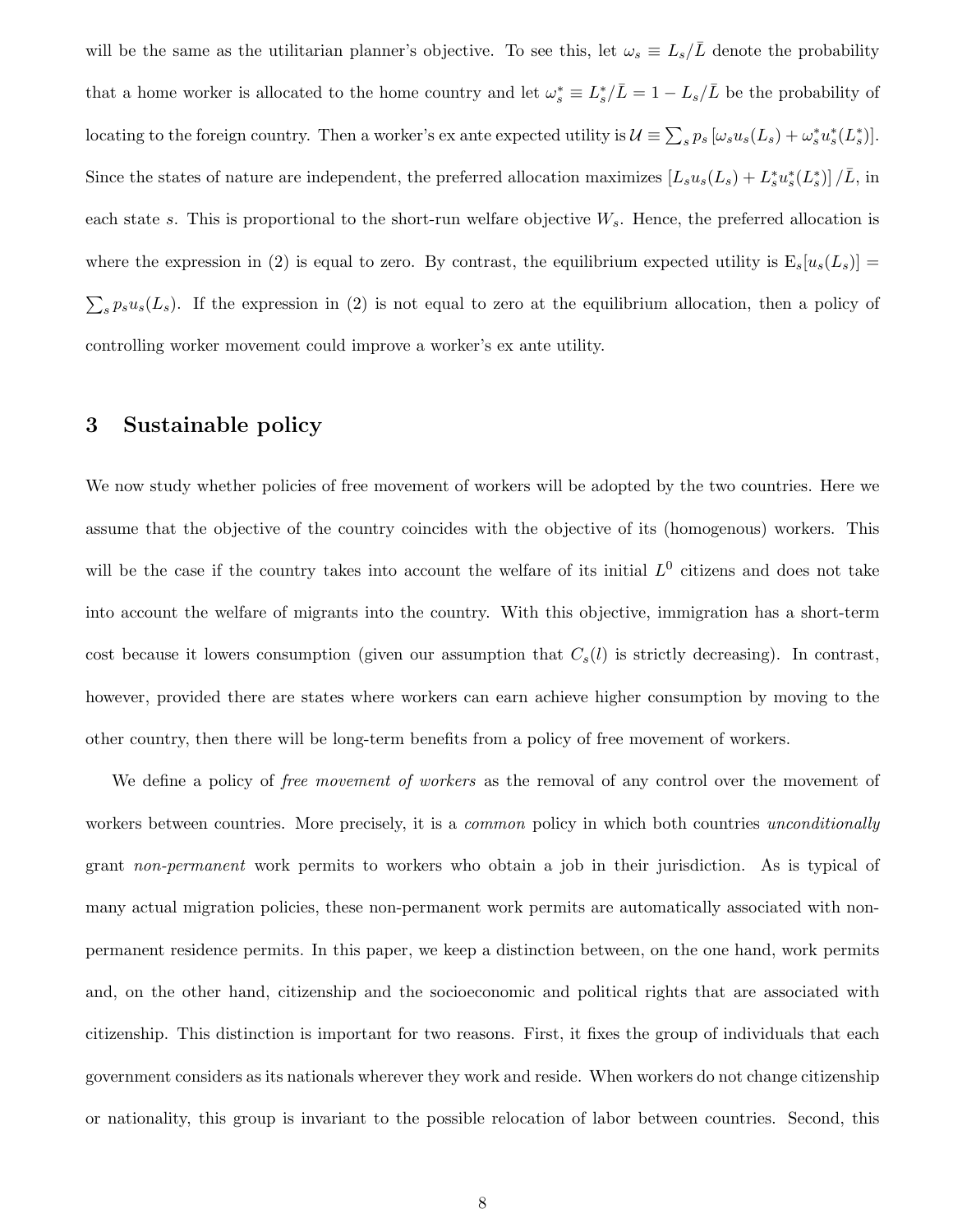distinction determines the alternative policy when countries do not adopt a policy of free movement of workers or when a country decides to breach such a policy. In such cases, we assume that the opting out and breaching countries are able to exert a control on the issue of work permits by putting restrictions and conditions on the number of non-permanent work permits. As a result they can stop renewing existing work permits granted and control the local labor supply.

This setting is not unrealistic. Common policies allowing non-nationals access to local labor markets are often embedded in third-country association agreements or guest worker programs. These agreements and programs permit the economic immigration of third-country nationals into a host country under the control of quotas or individualized labor certifications. For example, the E.U. had such agreements with many Eastern European countries during the 1990s and still has such agreements with some neighboring countries including Turkey and Morocco. Hence, our discussion relates to the E.U. decision to adopt a policy of free movement of workers with Eastern European countries in the 1990s or to the current debate about Turkey's access to the E.U. labor market. Our discussion may also be relevant for the popular concerns about migration issues during the 2005 French referendum about the European Constitution. In North America, the N.A.F.T.A. includes a policy in favor of free movement of workers. In particular, the TN-status gives the right to Canadian, Mexican and citizens of the U.S. to work in each other's countries. The TNstatus is limited to three years and to designated professional occupations and can be renewed indefinitely. In practice, the U.S. has implemented a differential treatment for Canadians and Mexicans. Whereas the TN-status is granted to any Canadian at the U.S. border without control and quotas, it is not offered to Mexican nationals. Thus, our discussion also relates to the U.S. and Canadian decision to adopt a common uncontrolled mobility of their nationals within the N.A.F.T.A.; it relates to the U.S. and Mexican decision to remove the present controls and quotas on Mexicans; and it is finally applicable to the extension of the TN-status to other professional occupations and other countries and to the U.S. H1B visa or to the U.S. employment-based green cards, etc.

We suppose that each country has two options: either to adopt the policy of free movement of workers or to independently control the inflow of workers. Consider the option where each country sets immigration controls. Under our assumptions, a country cannot change the welfare of its citizens working in the other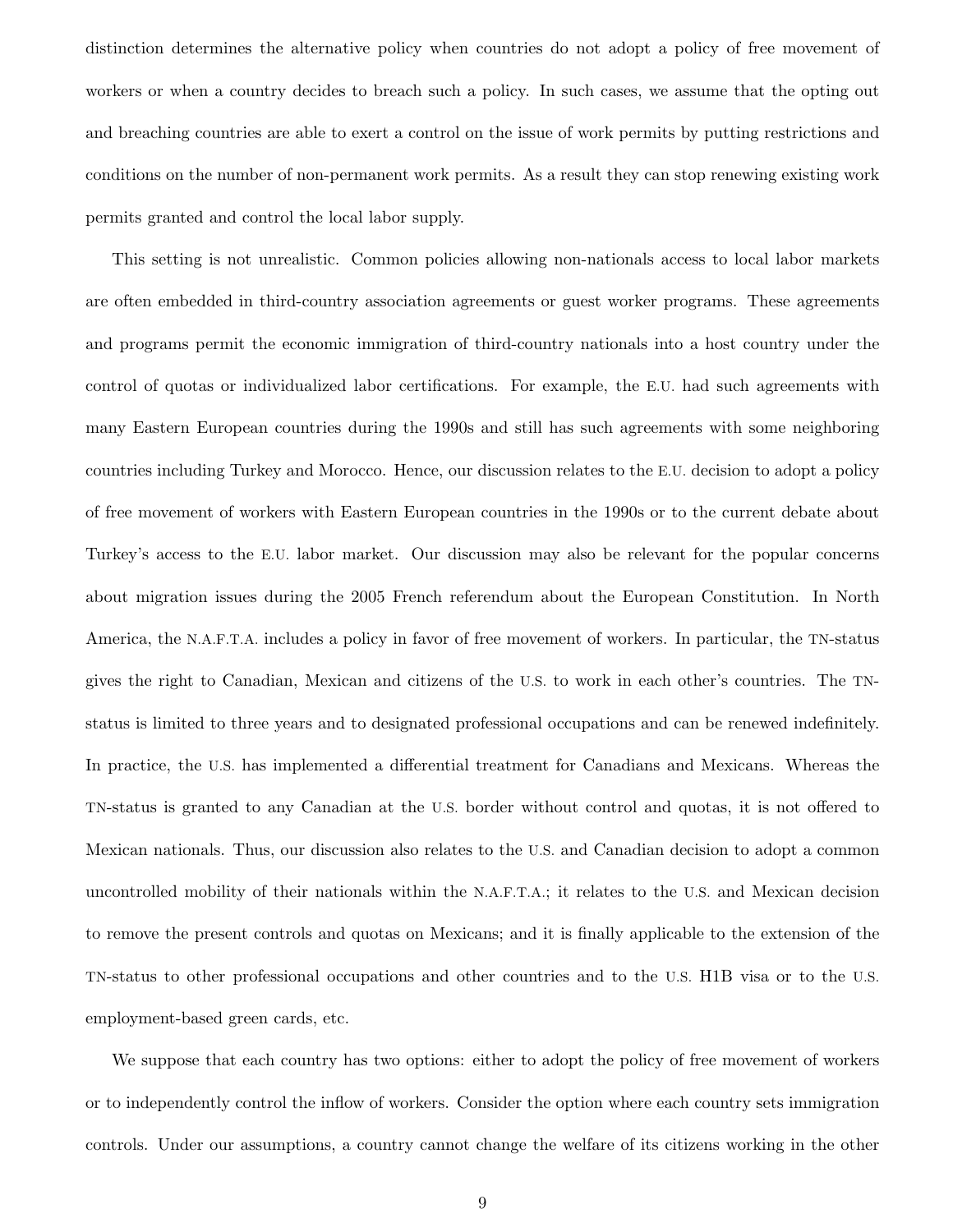country and puts no weight on the immigrants residing in its own jurisdiction. It then follows from the fact that the consumption function  $C_s(l)$  is strictly decreasing that each the dominant strategy of each country is to allow no entry to foreign workers. Thus, the second option reduces to no movement of workers. We assume that the revocation of the right to work is instantaneous, so that any breach from a policy of free movement of labor means that the allocation of labor reverts straightaway to the initial distribution  $(L^0, \bar{L} - L^0)$ . Furthermore, and for simplicity, we assume that once the agreement about the policy of free movement of workers is breached, the countries play their dominant strategy in all subsequent periods so that there is no movement of labor after a breach.<sup>8</sup>

We say that a policy of free movement of workers is *sustainable* if and only if no country has an incentive to deviate from the policy at any date or state given that deviation means an instantaneous and irrevocable transition to no movement of labor between countries. Let  $V_s^0$  denote the expected discounted utility of a worker in the home country in a given state s when workers are not allowed to cross borders. Analogously to  $V_s$  (the expected discounted utility of a worker when there is a policy of free movement of workers defined in the previous section) it is defined recursively by:  $V_s^0 = u_s(L^0) + \delta E_q V_q^0$ . Hence,

$$
V_s^0 = u_s(L^0) + \frac{\delta}{1 - \delta} \mathcal{E}_s u_s(L^0)
$$

with a similar expression holding for foreign workers. Since a country's welfare is identified with that of its representative workers, the policy of free movement of workers is sustainable if and only if  $V_s \geq V_s^0$ ; that is, if

$$
u_s(L_s) - u_s(L^0) + \frac{\delta}{1 - \delta} \mathcal{E}_q[u_q(L_q) - u_q(L^0)] \ge 0 \quad \forall s \in \mathcal{S}.
$$
 (4)

where  $L_s$  and  $L_q$  are the equilibrium labor supplies under free movement of workers, with similar expressions holding for the foreign country. We refer to these conditions as participation or self-enforcement constraints. These conditions compare the short run cost of immigration (first two terms) with the long run benefit of the free movement policy (last term). Condition (4) is most stringent for the state(s) with the highest short

<sup>&</sup>lt;sup>8</sup>This latter assumption may be relaxed without qualitatively altering the results.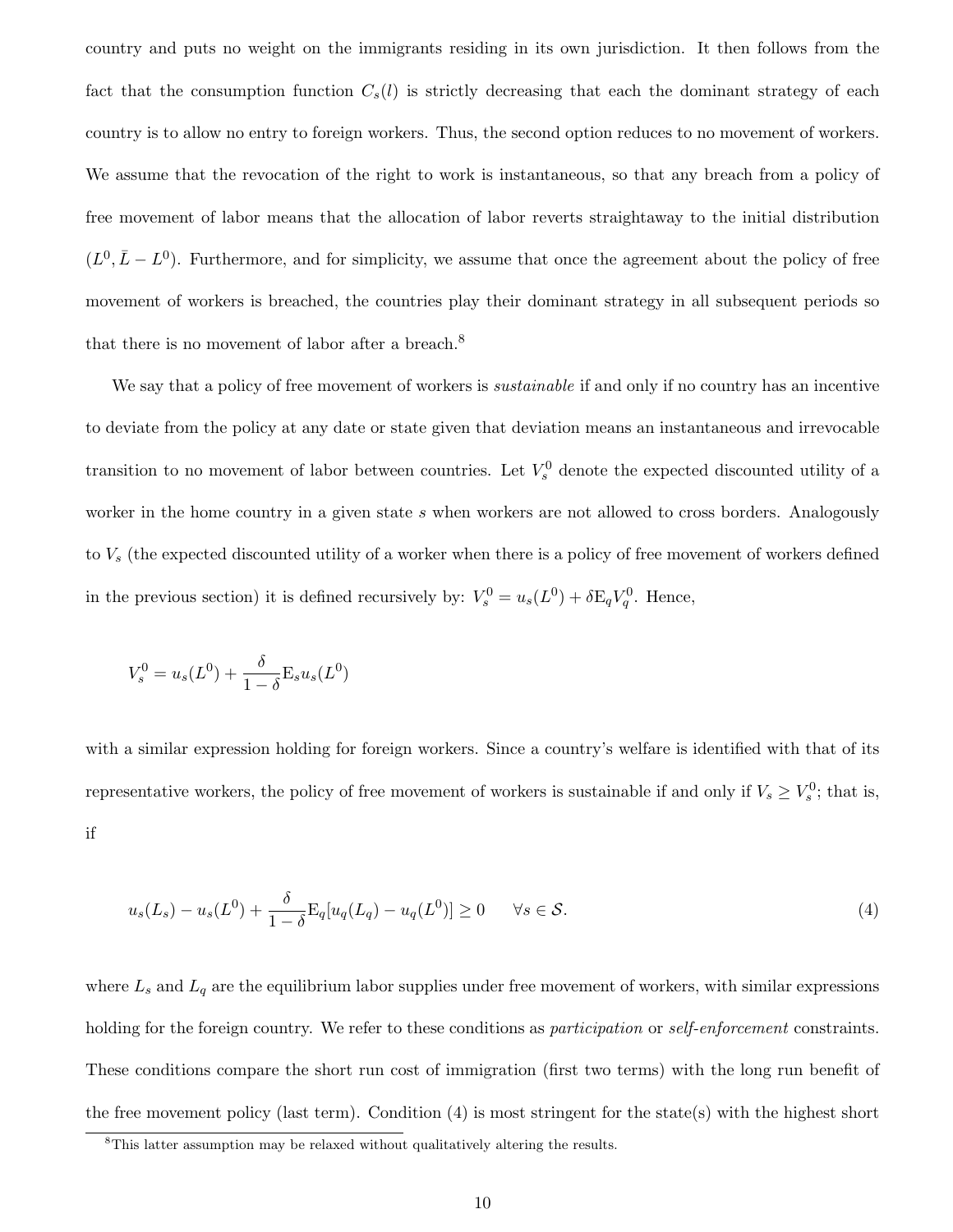run cost,  $\overline{s} \in \arg \max_s \{u_s(L^0) - u_s(L_s)\}\$ . Similarly the equivalent of Condition (4) for the foreign country is more stringent in the state(s)  $\bar{s}^* \in \arg \max_s \{u_s^*(\bar{L} - L^0) - u_s^*(\bar{L} - L_s)\}\.$  Rewriting Condition (4), the policy of free movement of workers is sustainable if and only if

$$
u_{\overline{s}}(L_{\overline{s}}) - u_{\overline{s}}(L^0) + \frac{\delta}{1-\delta} \mathcal{E}_q[u_q(L_q) - u_q(L^0)] \ge 0
$$
  

$$
u_{\overline{s}}^*(\overline{L} - L_{\overline{s}}^*) - u_{\overline{s}}^*(\overline{L} - L^{0*}) + \frac{\delta}{1-\delta} \mathcal{E}_q[u_q^*(\overline{L} - L_q) - u_q^*(\overline{L} - L^0)] \ge 0
$$
\n
$$
(5)
$$

These conditions lead to the following conclusions. First, sustainability is possible only if there are positive future expected gains. This means that countries must incur shocks in the future that generate emigration to the country with higher consumption. Second, if there are positive future expected gains, then there is a critical discount factor  $\delta^c \in (0,1)$  such that Condition (5) is satisfied for  $\delta \geq \delta^c$ .

We can also ask how sustainability relates to the agglomeration issue outlined in the previous section, to risk aversion and to permanent differences in the consumption functions of the two countries. First recall that excessive agglomeration depends on the sign of  $\frac{dW_s}{dL_s}$  in (2). If  $\frac{dW_s}{dL_s}$  < 0, then the equilibrium labor allocations exhibit excessive agglomeration, and if  $dW_s/dL_s > 0$ , then the equilibrium labor allocations exhibit under-agglomeration. Either excessive or under-agglomeration mean that the future expected gain  $E_q[u_q(L_q) - u_q(L^0)]$  is lower than it would be if the labor allocation could be chosen optimally. The effect in the short-run is however, different. Under-agglomeration will tend to lower the short-run costs of the policy of free movement of workers, whereas excessive agglomeration will increase the short-run cost. In particular, if there is excessive agglomeration in state  $\bar{s}$ , then the short run costs of immigration,  $u_{\bar{s}}(L_{\bar{s}}) - u_{\bar{s}}(L^0)$ , may be increased sufficiently to offset any long-term future gains. Thus, factors that cause agglomeration to be excessive tend to reduce the extent to which a policy of free movement of workers is sustainable. Such factors will be considered in more detail in the next two sections.

Secondly, the impact of increasing risk aversion is a priori ambiguous. Since it is assumed that all workers have the same utility function  $U$ , risk aversion does not affect the equilibrium labor allocation,  $L_s$ . To the extent to which free movement of workers reduces the variability in consumption and the expected labor population  $E_s[L_s]$  coincides with the initial population  $L^0$ , increased risk aversion increases the long-term benefits of the policy. The effect on the short run cost  $u_s(L_s) - u_s(L_0)$  is ambiguous, but typically it will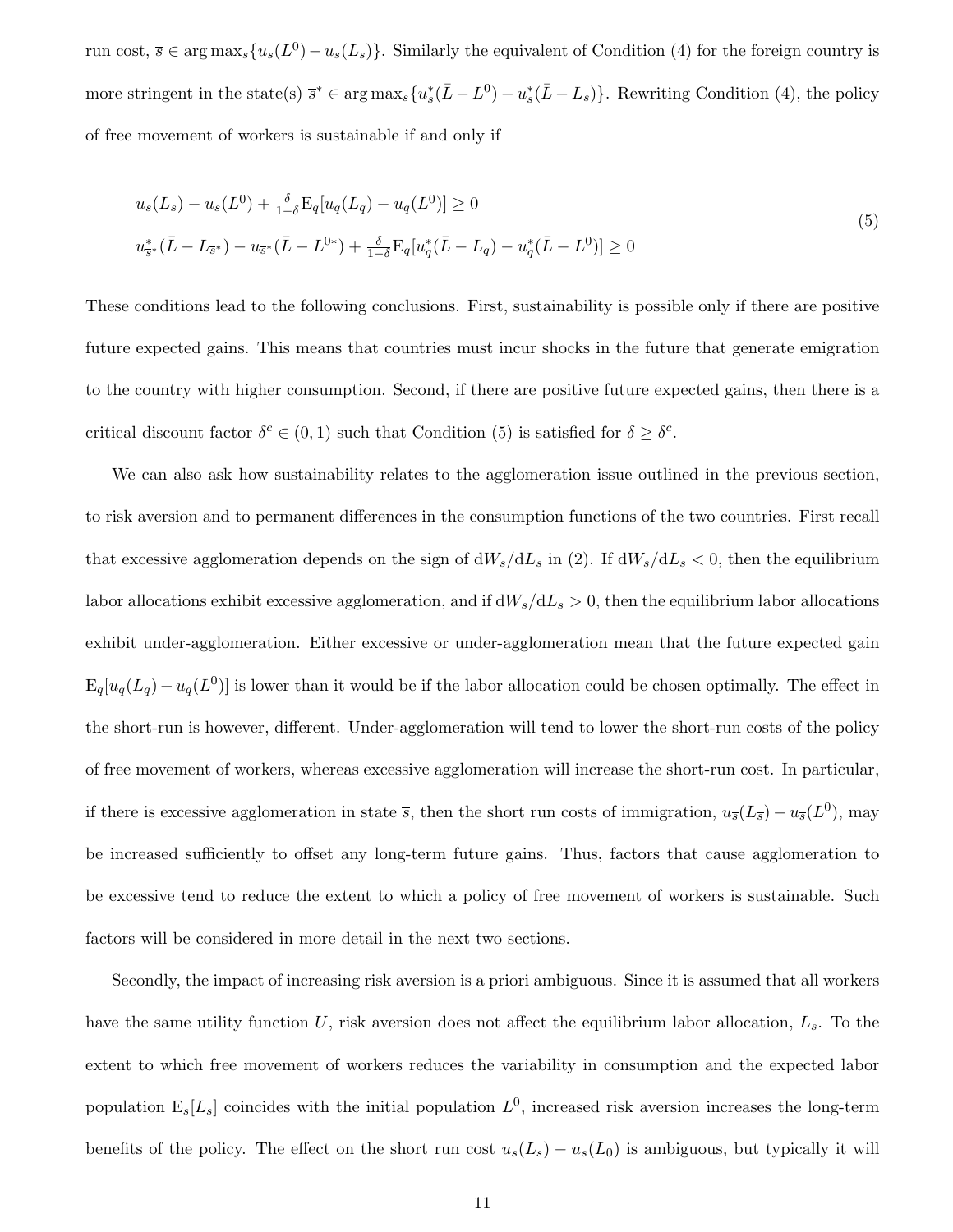decline with increasing risk aversion, so that the overall impact on sustainability of increasing risk aversion is unclear. However, if workers are infinitely risk averse, then utility is evaluated by the consumption in the worst state and this is always improved by a policy of free mobility. Hence, if risk aversion is sufficiently large, there exists a large enough discount factor  $\delta^c$  above which free movement of workers becomes a sustainable policy.

Thirdly, consider a case where there are permanent differences between the home country consumption function and the foreign country. For example, suppose the home country consumption function is  $C_s(l)$ and the corresponding foreign country consumption is  $\lambda C_s^*(l)$  for some parameter  $\lambda \in (0,1)$ .<sup>9</sup> Consequently, a fall in  $\lambda$  increases the equilibrium labor allocation  $L_s = L_s(\lambda)$  in all states. Since it reduces the domestic instantaneous utility  $u_s(L_s)$  in all states, condition (4) become more stringent and the critical discount factor above which the free movement of workers is sustained will be higher. For low enough  $\lambda$ , the long run benefit  $E_q[u_q(L_q) - u_q(L^0)]$  becomes non-positive, so that free movement of workers is never a sustainable policy.

**Proposition 1 (Freedom of movement of workers)** The policy of free movement of workers is never sustainable if it brings no long-run benefit  $(E_q[u_q(L_q) - u_q(L^0)] < 0$ ). Otherwise, it is sustainable for high enough discount factor  $\delta$  ( $\delta > \delta^c$ ). The policy is unsustainable for large enough permanent differences in country consumption functions  $(\lambda \text{ small}).$ 

Proposition 1 shows that a policy of free movement may be adopted provided there are long term benefits that outweigh any short term costs. However, it also shows that where there are no, or small long term benefits, or permanent differences between countries, then such a policy won't be sustainable. The latter observation is particularly true for labor flows between developing and developed countries. As a case in point, European institutions have repeatedly been concerned with immigration consequence of the policy of free movement of labor. For example, the E.U. has discussed Italian migration at its inception stage in the 1950s and the migration of Eastern European workers during its enlargement phase at the beginning of this century. In North America, the TN-status, which offers permission to work within the U.S. under the N.A.F.T.A., has been subject to huge restrictions for Mexican natives whereas it has included very few

<sup>9</sup>Such a parametrization can be justified by the models presented in Sections 4 and 5.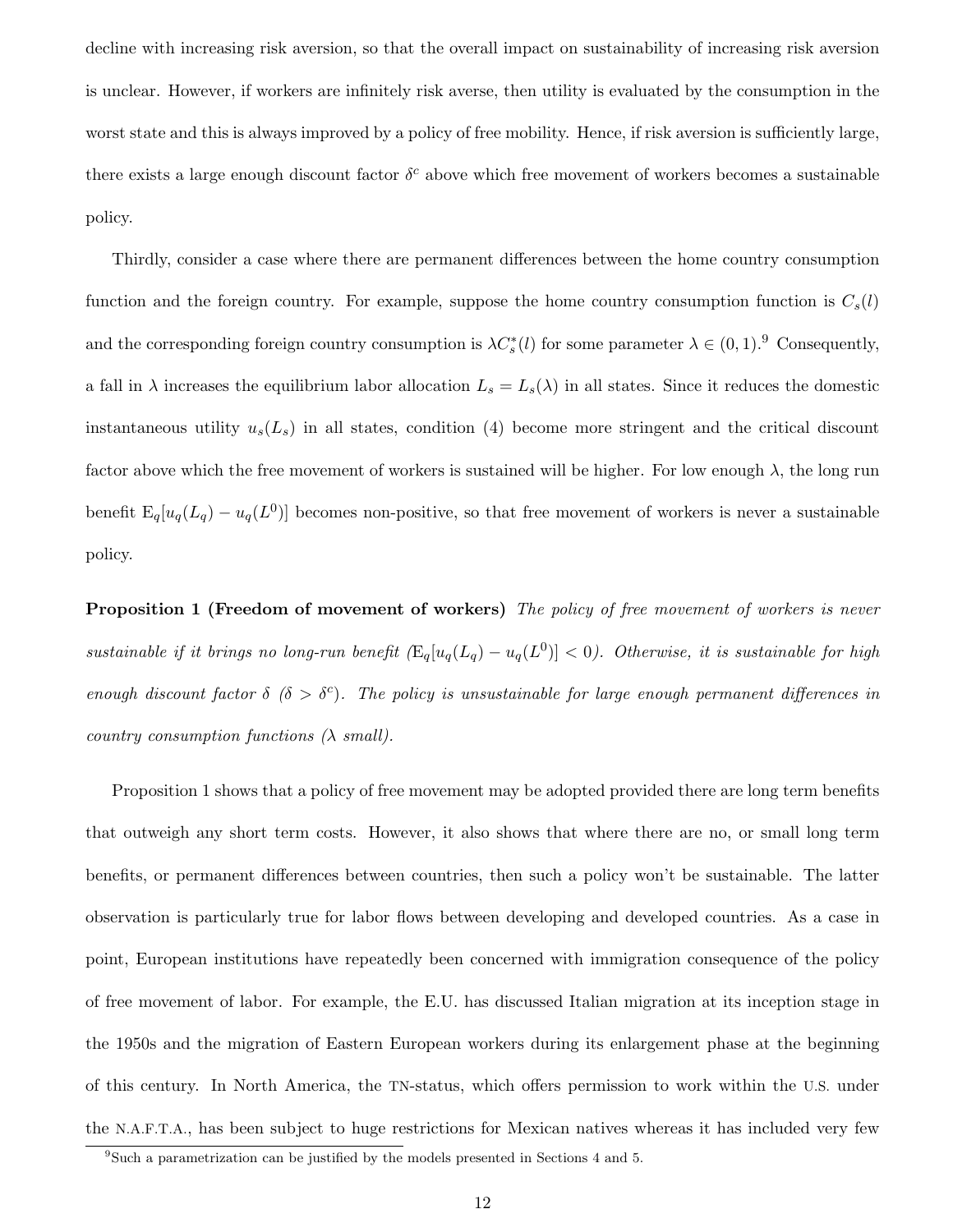restrictions for Canadians. As in Wellisch and Walz (1998) and Ortega (2010), this argument shows that developed countries have greater reluctance to accept migration flows from less developed countries because of a permanent redistribution towards immigrants.

The conditions for sustainability depend on the distribution of the states of nature and their associated consumption levels. To aid understanding and improve analytical tractability and allows us to discuss the impact of uncertainty and dynamics on migration incentives, consider then the simplest symmetric example with two equiprobable and anti-correlated states (similar to the example considered in Bagwell and Staiger, 1990)). That is, suppose  $s \in S = \{1, 2\}$ ,  $C_1(l) = C_2^*(l)$  and  $C_2(l) = C_1^*(l) \forall l \in [0, \bar{L}]$  while  $L^0 = \bar{L}/2$ . This yields the contemporaneous utility levels  $u_1(l) = u_2^*(l)$  and  $u_2(l) = u_1^*(l)$ . Furthermore, order states so that  $s = 1$  is more favorable to the home country and state  $s = 2$  to the foreign country. Then,  $C_1(l) > C_1^*(l)$  and  $C_2(l) < C_2^*(l)$  so that  $u_1(l) > u_1^*(l)$  and  $u_2(l) < u_2^*(l)$ . Free movement of workers implies that  $u_s(L_s) = u_s^*(L_s^*)$ . As a result, the favored country attracts migrants:  $L_1 > L^0 > L_2$  where  $L_2 = \bar{L} - L_1$ . Because states are symmetric, the utility level is the same in all states under free movement of workers:  $u_1(L_1) = u_2(L_2)$ . Furthermore, because  $u'_s < 0$ , we have  $u_1(L_1) < u_1(L_2)$  and  $u_2^*(L_2^*) < u_2^*(L_1^*)$ . In the short run, countries with a good state can achieve higher utility levels if they restrict immigration. In this two-state case, the participation constraints (5) collapse to the single condition

$$
\frac{\delta}{2-\delta} \ge G(\theta) \equiv \frac{u_1(\bar{L}/2) - u_1(L_1)}{u_2(L_2) - u_2(\bar{L}/2)}\tag{6}
$$

where  $G(\theta) > 0$  measures the relative cost of adopting the policy of free movement of workers and  $\theta$  is a vector of parameters of the utility and consumption functions. The value of  $G(\theta)$  increases with the fall in domestic consumption after immigration in the good state (numerator) and decreases with the rise in domestic consumption after emigration in the bad state (denominator). Because  $\delta/(2-\delta)$  is an increasing function with a supremum of 1, the policy of free movement of workers is not sustainable when  $G(\theta) > 1$ . Using (6), it follows that  $G(\theta) \leq 1$  if and only if  $u_1(L_1) \geq (1/2)(u_1(\bar{L}/2) + u_2(\bar{L}/2))$ . We summarize this discussion in the following lemma.

Lemma 1 (Two state model) Suppose symmetric native populations and two equiprobable anti-correlated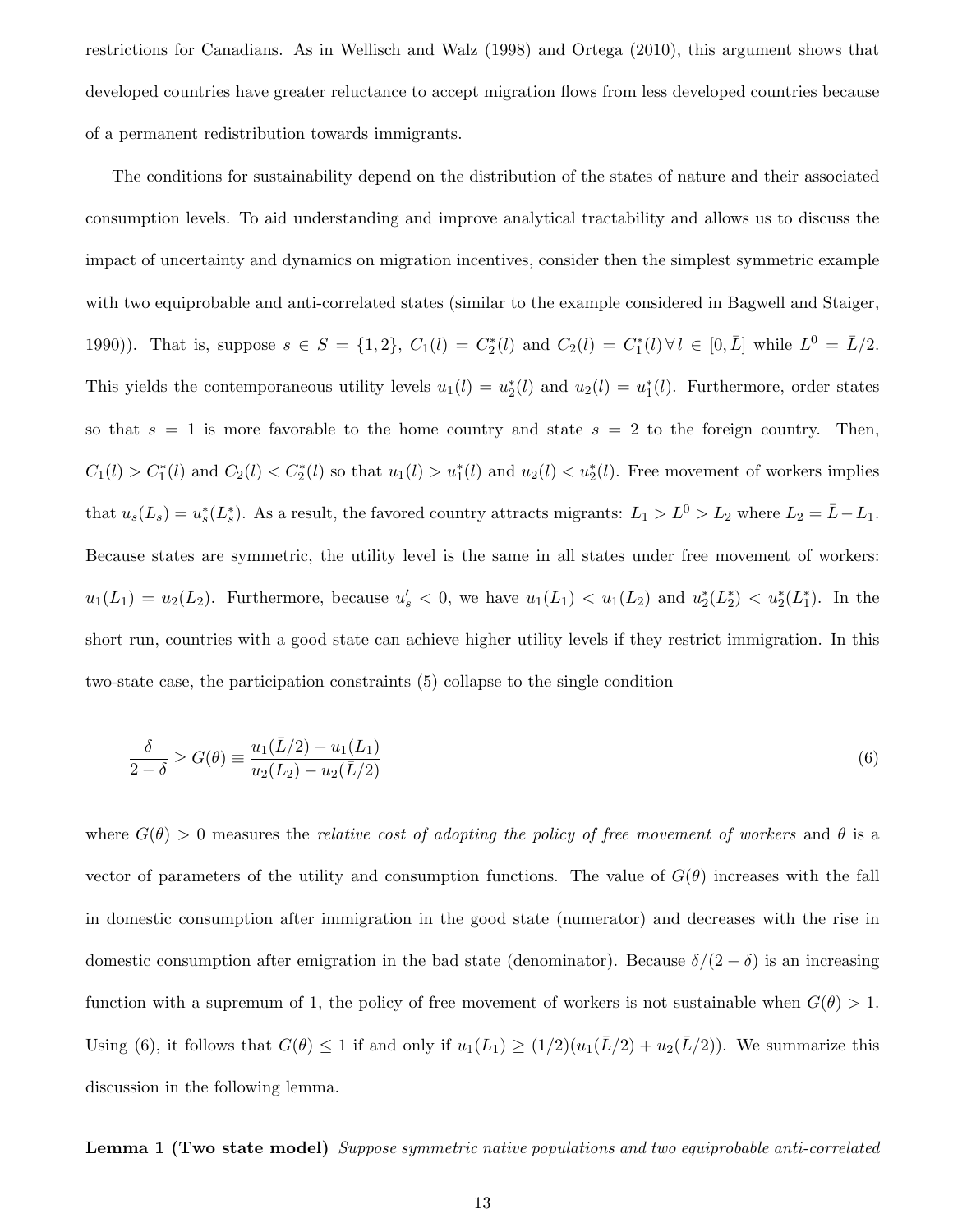states. Then, the policy of free movement of workers is never sustainable if  $u_1(L_1) \leq \frac{1}{2}$  $\frac{1}{2}[u_1(\bar{L}/2)+u_2(\bar{L}/2)].$ Otherwise, it is sustainable if the discount factor is high enough.

Next we present two models with and without trade that rationalize the properties of the consumption functions we have assumed. We examine the parameter values such that  $G(\theta) < 1$  where a policy of free movement of workers is sustainable if the discount factor is high enough.

### 4 Standard migration model

In the previous section we have been ambivalent about the source of any long-run benefit from a policy of free movement of workers. In this section we discuss two principal sources: labor market flexibility and consumption smoothing. Toward this aim, we embed the above analysis in a simple model with production and labor markets. With decreasing returns to scale at the country or firm level, labor demand schedules are decreasing and therefore local wages and consumption fall with net immigration. In the remainder of the paper, uncertainty is represented by country productivity shocks that shift labor demand.

We consider a two-country model in which the home country produces a local non-tradeable good  $Z_s$ . The foreign country produces another local non-tradeable good  $Z_s^*$ . The price of these non-tradeable goods can be normalized to one. For this section, there is no trade and workers consume only local goods, so that  $C_s = Z_s$ . Each worker inelastically supplies one unit of homogeneous labor to the production sector. In the home (foreign) country,  $L_s(L_s^*)$  workers are employed at a wage  $w_s(w_s^*)$ . Each country has a unit mass of firms that produce according to the production function  $F_s(l) = \alpha_s f(l)$ , where  $f(l)$  is increasing and concave and  $\alpha_s > 0$  measures country productivity. The foreign country has the same production  $f(l)$  but has a productivity parameter  $\alpha^* > 0$ . Production displays constant returns to scale if  $f(l) = l$ . In this case, each worker's marginal productivity remains constant irrespective of home country production and labor force. By contrast, production displays decreasing returns to scale or congestion if  $f'' < 0$ . When  $f(l) = 1$ , output is equal to  $\alpha_s$ , independently of the size of the labor force. This case can be interpreted as a purely agrarian economy with a random crop of fixed size  $\alpha_s$ . In what follows it will also be convenient to discuss the case where the production function is iso-elastic:  $f(l) = l^{\beta}, \beta \in (0, 1]$ . Finally, for simplicity we assume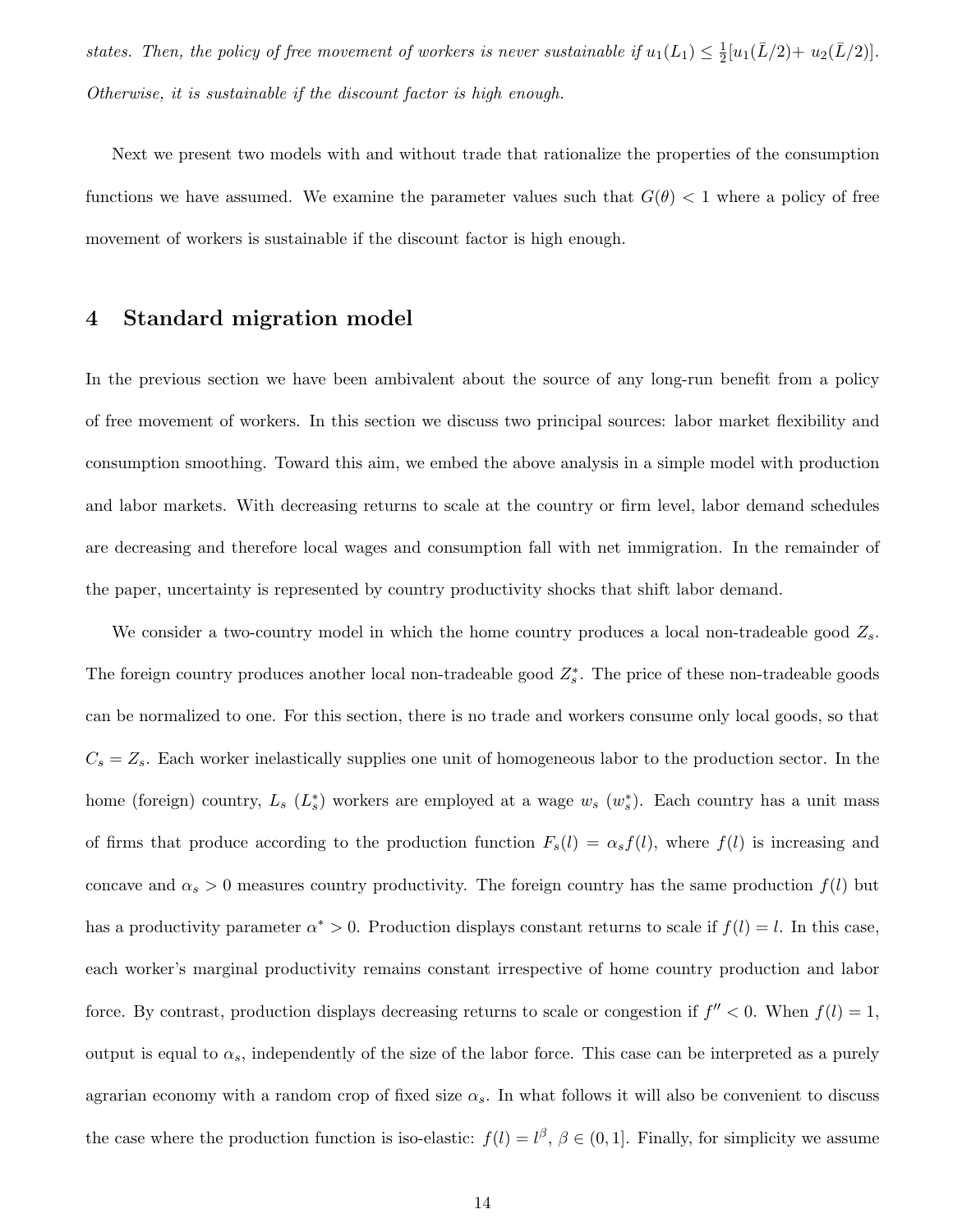that local profits are redistributed to local individuals.

As is standard, it is possible to interpret the extent of decreasing returns as a measure of congestion. Thus, in the iso-elastic case,  $\beta$  is inversely related to a measure of congestion. If  $\beta = 1$ , then  $f(l) = l$ and there is no congestion; increasing labour supply does not impact on the marginal product of existing workers. If  $\beta = 0$ , then  $f(l) = 1$  and production cannot be increased even with extra workers. It is important to understand this congestion measure. First, the congestion force can be interpreted either at a firm or sector level. At a firm level, each firm, which hires  $l$  workers, can be thought of holding a unit of local indivisible capital, which embeds either natural resources, such as land or water, or local human resources, such as local human capital, entrepreneurial skills, etc. At the sector level, decreasing returns to scale can be interpreted as the sharing of common infrastructures, resources and land. In this case, the production function  $F_s(L_s)$  applies to the production sector with  $L_s$  being the sector employment. Then, each firm can be interpreted as experiencing a sector specific productivity that is equal to  $F_s'(L_s) = \alpha_s f'(L_s)$ . Second, the reader may interpret the no-congestion case  $(f(l) = l)$  as a case where production involves capital and labor and where capital is instantaneously and elastically supplied. Third, in a dynamic setting, if capital is chosen before the realization of productivity shocks, the production function has decreasing returns to scale in the short-run and labor demand is downward sloping. The fact that international labor movements impact negatively on local wages is a possible explanation of the observed reluctance amongst the public to accept uncontrolled movements of workers.

#### 4.1 Short run equilibrium and sustainability

In the short run equilibrium, workers consider only current payoffs when deciding whether to move to another country. For the sake of conciseness, we characterize the variables for the home country, those for the foreign country being symmetric. Since workers earn the local wage and receive the local profit, the value of their consumption is equal to the value of their production:  $C_s = \alpha_s g(L_s)$  where  $g(l) \equiv f(l)/l$  is average productivity (a decreasing function). Under free movement of workers, workers migrate until there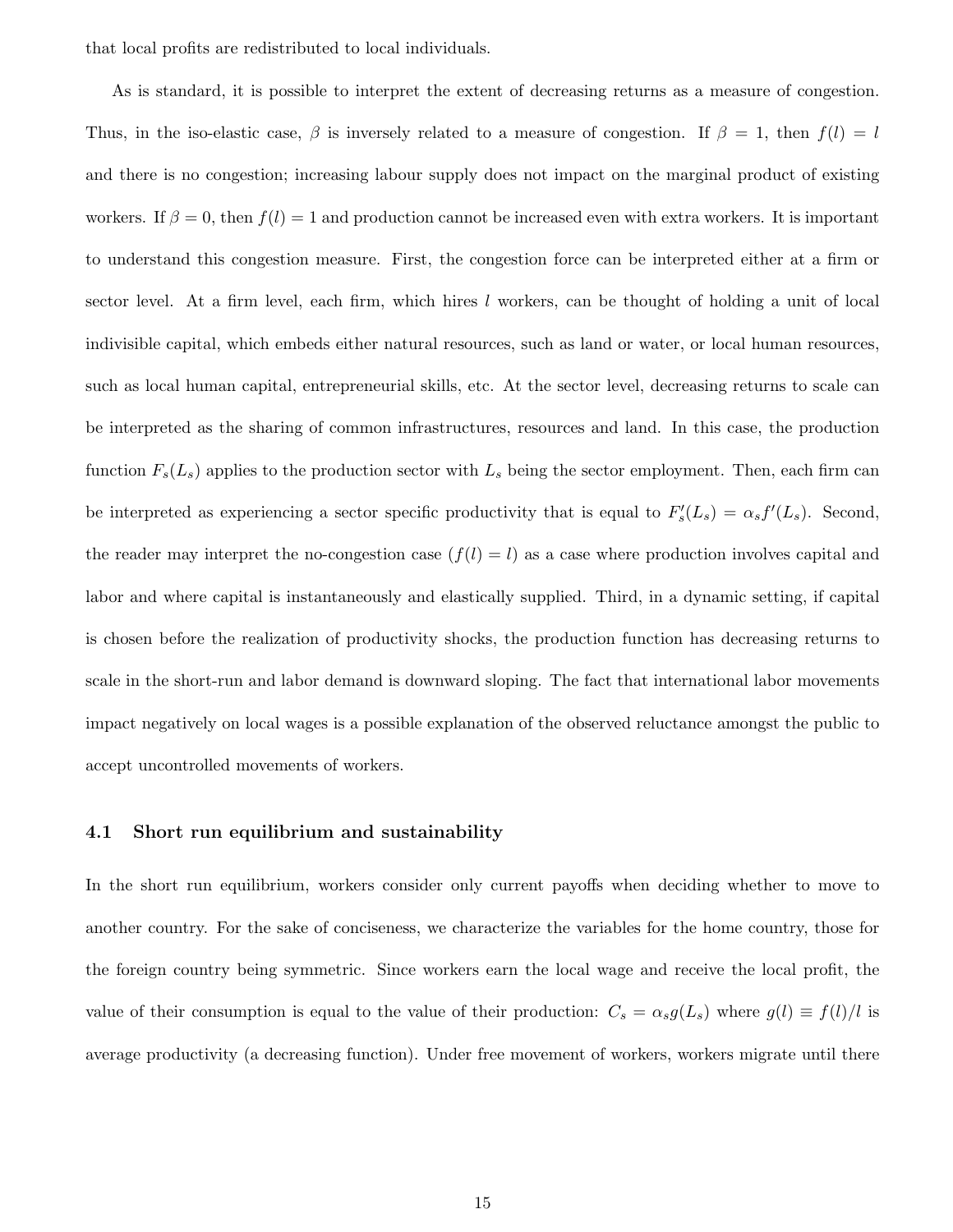is equality of purchasing power:

$$
\frac{C_s}{C_s^*} = \frac{\alpha_s g(L_s)}{\alpha_s^* g(L_s^*)} = 1.
$$
\n<sup>(7)</sup>

Hence,  $L_s \geq L_s^*$  if and only if  $\alpha_s \geq \alpha_s^*$ . Workers move into the more productive country because the more productive country offers higher purchasing power. The equilibrium population increases with the productivity ratio  $\alpha_s/\alpha_s^*$  (that is,  $dL_s/d(\alpha_s/\alpha_s^*) = -g(L_s)/(g'(L_s) + g'(L_s^*)) > 0$ ). There is excess agglomeration of workers if

$$
\frac{L_s^* C_s^{*\prime} \left( L_s^* \right)}{L_s C_s^{\prime} \left( L_s \right)} = \frac{\alpha_s^* L_s^* g^{\prime} \left( L_s^* \right)}{\alpha_s L_s g^{\prime} \left( L_s \right)} = \frac{L_s^* g^{\prime} \left( L_s^* \right) / g \left( L_s^* \right)}{L_s g^{\prime} \left( L_s \right) / g \left( L_s \right)} \leq 1,
$$

where we use (7) in the second equality. As mentioned in Section 2, the allocation of labor is efficient only if the production function is iso-elastic (i.e.  $lg'(l)/g(l)$  is constant).

In the two state case, we let  $z = \alpha_1/\alpha_2 > 1$  measure the relative shock. At the end of this section, we will also suppose that workers' preferences exhibit constant relative risk aversion  $(U(C) = C^{1-\rho}/(1-\rho),$  $\rho \geq 0, \, \rho \neq 1).^{10}$ 

#### 4.2 Labor market flexibility

First we eliminate any insurance motive for free movement of workers and suppose that all workers are risk neutral ( $\rho = 0$ ). Thus, any benefits from free movement of workers is derived from the additional labor market flexibility that allows labor supply to locate where demand for labor is strongest. First, note that under constant returns to scale  $(f(l) = l \text{ and } g(l) = 1)$ , it is easy to check that  $G(\theta) = 0$ . So, the policy of free movement of workers is always sustainable for any positive discount factor. In each period and state, all workers flow to the country with the higher productivity shock. Local citizens keep the same productivity, so that they incur no short run cost. Immigrants consume what they produce and do not affect the productivity and consumption of locals. Such a benchmark result is regularly used in the literature to argue about the limited impact of migration policies on local citizens. It will be qualified in the next section.

<sup>&</sup>lt;sup>10</sup>For the sake of conciseness, we do not report the case where  $U(C) = \ln C$  ( $\rho = 1$ ), although the analysis is essentially similar.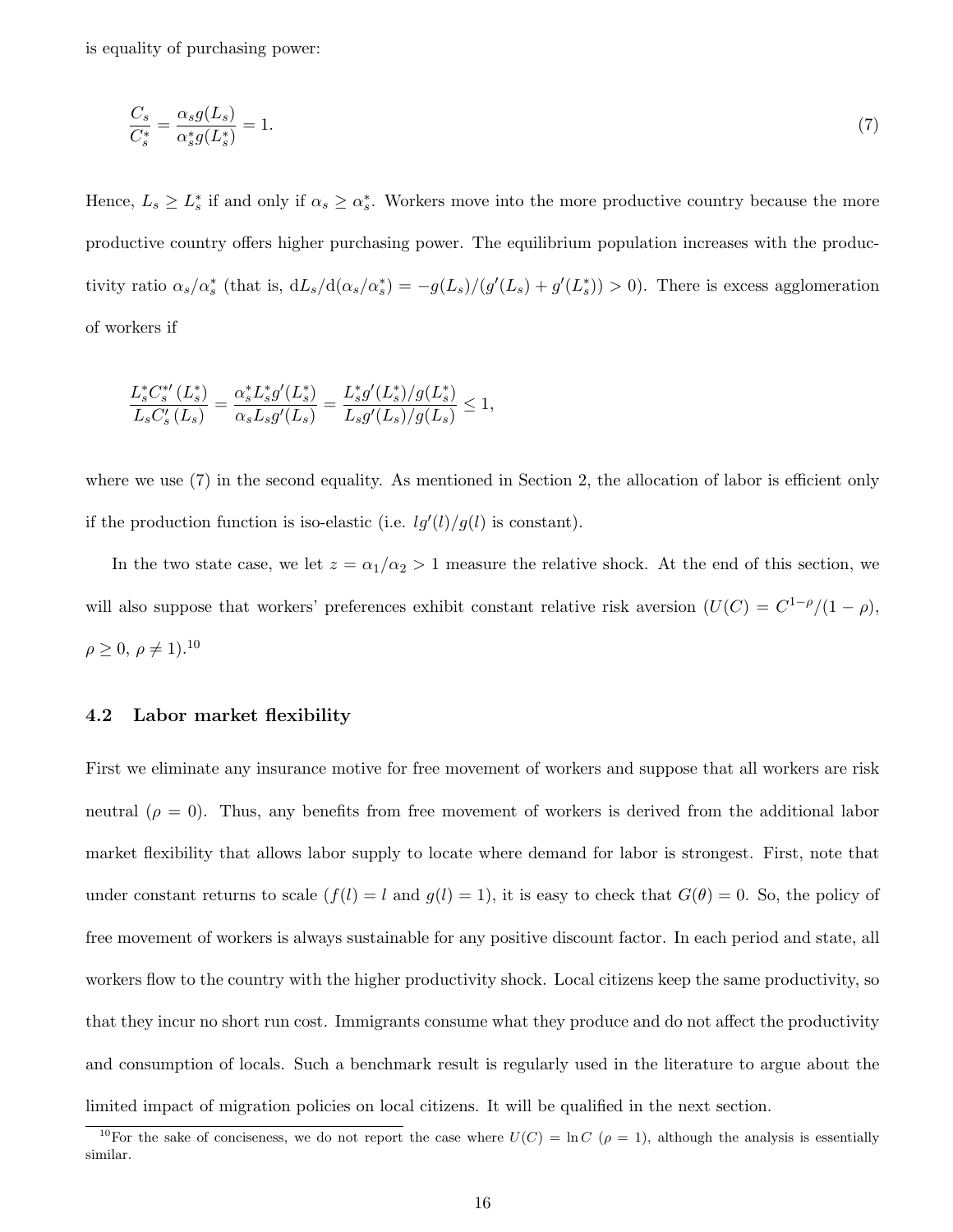As argued above, full congestion  $(f(l) = 1$  and  $g(l) = 1/l$  can be interpreted as an agrarian economy with random crops. The allocation of labor depends only on the relative productivities:  $L_1/L_2 = z$  or equivalently,  $L_1 = (1/(1 + z))\overline{L}$ . From this it can be checked that  $G(\theta) = 1$ . Hence, a policy of free movement of workers is never sustainable (given the assumption that  $\delta < 1$ ). Workers have a short run cost in the good state of nature that is exactly equal to the their short run benefit in the bad state. Risk-neutral but impatient workers will not be prepared to incur this short run cost for an equal but uncertain benefit in the future.

Similarly, for small productivity shocks, it can be checked that  $\lim_{z\to 1} G(\theta) = 1$ . In the limit as  $z \to 1$ , the (infinitely) small short run cost is equal to the (infinitely) small short run benefit, so that workers have no incentive to relocate. These two cases highlight the fact that free movement of workers may not be a sustainable policy simply because the benefits of a policy of free movement of workers is delayed and uncertain when compared to the costs that are immediate and known. This occurs even if there is no excess agglomeration of workers.

Next consider the case where the production function is iso-elastic  $(f(l) = l^{\beta})$ . In this case,  $C_s(L_s)$  $\alpha_s L_s^{\beta-1}$  and  $L_1 = (1 + z^{1/(\beta-1)})^{-1} \bar{L}$ . Hence,

$$
G(\theta) \equiv G(z,\beta) = z \frac{\left(\frac{\bar{L}}{2}\right)^{\beta-1} - L_1^{\beta-1}}{\left(\bar{L} - L_1\right)^{\beta-1} - \left(\frac{\bar{L}}{2}\right)^{\beta-1}} = \frac{z - \left(\frac{1}{2} + \frac{1}{2}z^{\frac{1}{1-\beta}}\right)^{1-\beta}}{\left(\frac{1}{2} + \frac{1}{2}z^{\frac{1}{1-\beta}}\right)^{1-\beta} - 1},
$$

where the second equality follows from substituting for  $L_1$  and using the equilibrium condition that  $zL_1^{(\beta-1)}$  =  $(\bar{L} - L_1)^{(\beta - 1)}$ . It can be shown that  $G(z, \beta) \in (0, 1)$  and is strictly increasing in z and strictly decreasing in β.<sup>11</sup> The smaller the relative shock  $z > 1$  and the weaker is the congestion factor (larger is β), the smaller is the critical discount factor for which the policy of free movement of workers can be sustained. This is because smaller shocks and weaker congestion factors reduce the short run costs.

To sum up, when workers are risk neutral, the only benefit from free movement of workers derives from improved labor market flexibility. Labor supply moves to where the demand is stronger. This is a long run

<sup>&</sup>lt;sup>11</sup>Define  $\psi(z,\beta) = \left(\frac{1}{2} + \frac{1}{2}z^{\frac{1}{1-\beta}}\right)^{(1-\beta)}$ . It is easy to check that that  $\partial\psi(z,\beta)/\partial\beta > 0$  and that  $\partial\psi(z,\beta)/\partial z \in (0,1)$ . Hence,  $G(z, \beta)$  is strictly increasing in z and strictly decreasing in  $\beta$ . Since  $L_1 > 1/2$ , it follows that  $G(z, \beta) > 0$ . It is also easy to check that  $2\psi(z,\beta)/(1+z)$  is increasing in z and that  $\lim_{z\to 1} 2\psi(z,\beta)/(1+z) = 1$ , so that  $G(z,\beta) < 1$ .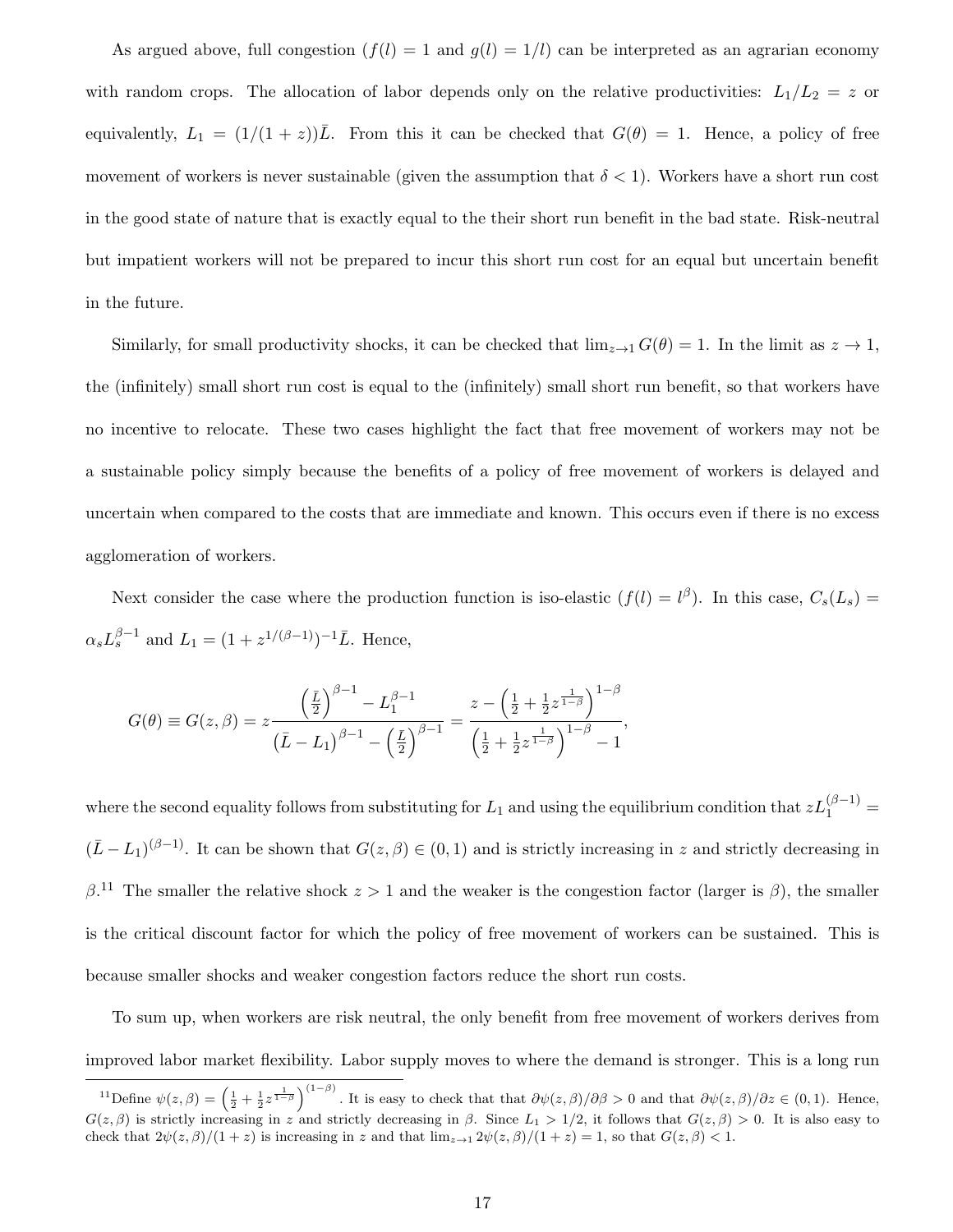benefit that must be balanced against the short run cost of migration. This short run cost increases with the relative productivity shock and is higher the greater is the congestion factor. If the congestion factor or the shocks are large enough, the policy of free movement of workers will not be sustainable.

**Proposition 2 (Labor market flexibility)** Suppose there is no trade and workers are risk neutral. Then, the agglomeration of workers is efficient only for iso-elastic production functions. The policy of free movement of workers is always sustainable for constant returns to scale and never sustainable in a random fixed crop economy. The smaller are the shocks or the weaker is the congestion factors (larger  $\beta$ ), the smaller is the discount factor for which the policy of free movement of workers can be sustained.

#### 4.3 Income smoothing

We now turn to the issue of insurance. The policy of free movement of workers also benefits risk averse workers because it allows them to smooth their consumption by moving across borders. In the previous section we have established that the policy of free movement of workers is sustainable when workers are infinitely risk averse. However, one can see that risk aversion has no impact on workers location and consumption when the production technology has constant returns to scale  $(f(l) = l)$ . This is because immigration has no impact on local citizens' productivity, earnings or consumption. However, for full congestion  $(f(l) = 1)$ , one can show that  $G(\theta) < 1$ . Hence, in a random crop economy, risk aversion entices workers to accept a policy of free movement of workers although they would not under risk neutrality. The insurance benefit is additional to the labor market flexibility benefit and offsets the impatience of workers.

Assuming that worker preferences exhibit constant relative risk aversion with coefficient  $\rho$ , it can be shown that

$$
G(\theta) \equiv G(z,\beta,\rho) = \frac{z^{1-\rho} - \left(\frac{1}{2} + \frac{1}{2}z^{\frac{1}{1-\beta}}\right)^{(1-\beta)(1-\rho)}}{\left(\frac{1}{2} + \frac{1}{2}z^{\frac{1}{1-\beta}}\right)^{(1-\beta)(1-\rho)} - 1},
$$

which can be shown to fall as  $\rho$  increases for all values of z and  $\beta$ . As the coefficient of risk aversion increases, the cost of the free movement policy decreases because workers have lower marginal utility from consumption in the good state of nature. Conversely, their benefit increases because they have higher marginal utility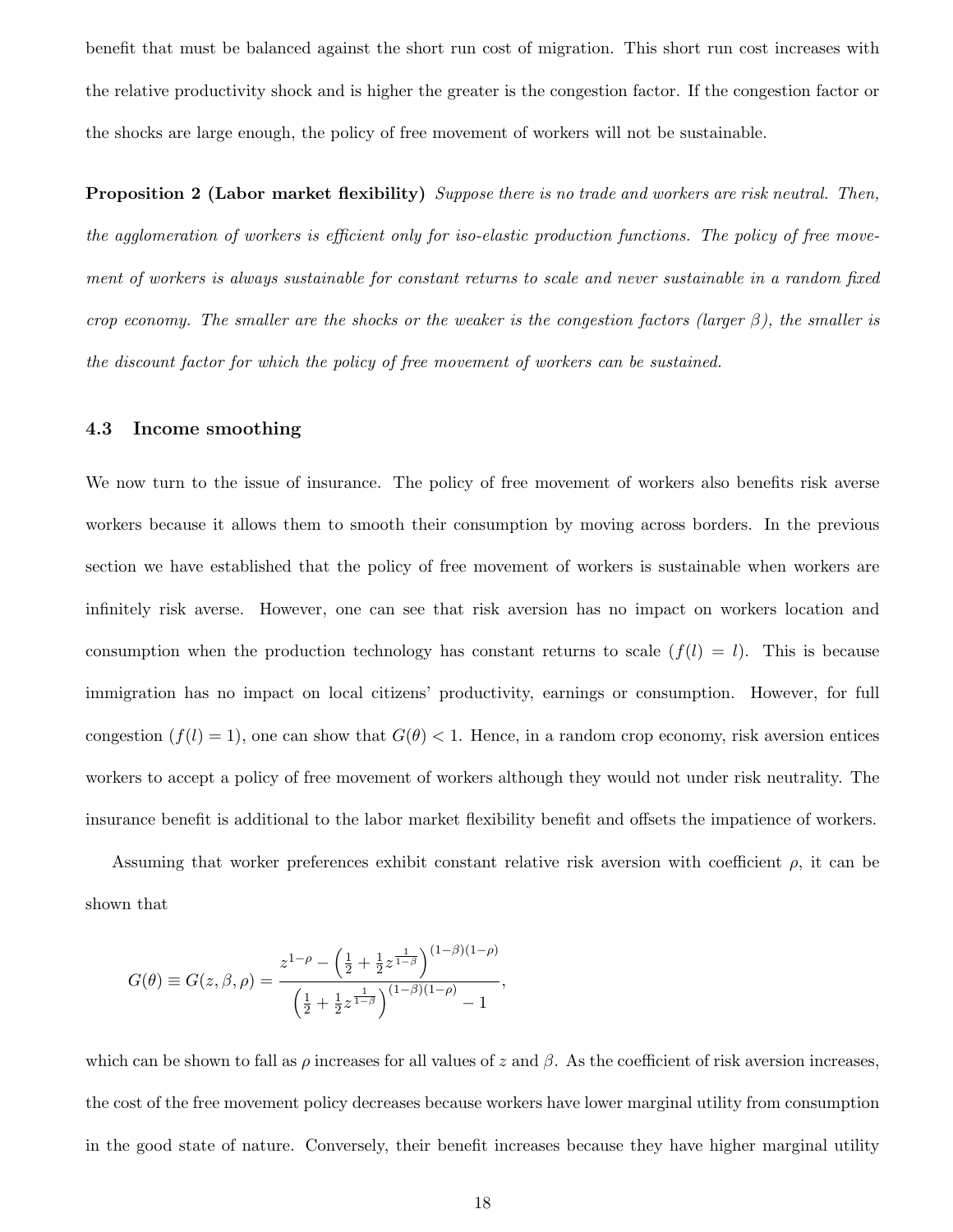of consumption in the bad state. Hence, increases in risk aversion reduce the critical discount factor above which the policy of free movement of workers can be sustained. The insurance motive reinforces the labor market flexibility motivation for the free movement of workers. We summarize this discussion in the following proposition:

**Proposition 3 (Consumption smoothing)** Under constant relative risk aversion, the more risk averse are workers, the lower is the critical discount factor above which the policy of free movement of workers can be sustained.

### 5 Migration and trade model

The adoption of a policy of free movement of workers has often been associated with agreements on free trade. The E.U. and N.A.F.T.A. both had high levels of internal trade before adopting policies on the free movement of workers. It is important therefore, to examine a model that includes trade as well as migration. As has been noted by a number of authors (see, for example, Davis and Weinstein, 2002; Felbermayr and Kohler, 2007), migration can have an impact on the terms of trade and this will feedback to the desirability and sustainability of a policy of free movement of workers. We therefore extend our model to incorporate trade in a simple and analytically tractable way.

We consider a Ricardo-Viner model that has two non-tradeable goods  $(Z_s, Z_s^*)$  and two tradeable goods  $(X_s, X_s^*)$ . The home country specializes in the production of  $X_s$  and the foreign country in the production of  $X_s^*$ . Individuals consume a Cobb-Douglas composite good  $C_s \equiv \kappa \ X_s^{\gamma/2} (X_s^*)^{\gamma/2} Z_s^{1-\gamma}$  where  $\kappa$  is a constant (with a similar expression holding for composite consumption in the foreign country). The parameter  $\gamma \in [0,1]$  reflects the preferences for tradeable goods and, given the Cobb-Douglas structure, the expenditure share on domestic traded goods is  $\gamma/2$ . The standard migration model of the previous section corresponds to the case where  $\gamma = 0$ . When  $\gamma = 1$ , all goods are traded.

As before, each worker inelastically supplies one unit of homogeneous labor. In the home country,  $L_s^X$  individuals work in the tradeable good sector while  $L_s^Z$  are employed in the local non-tradeable good sector. Workers move freely between sectors and therefore, are paid the same wage  $w_s$  in each sector. Each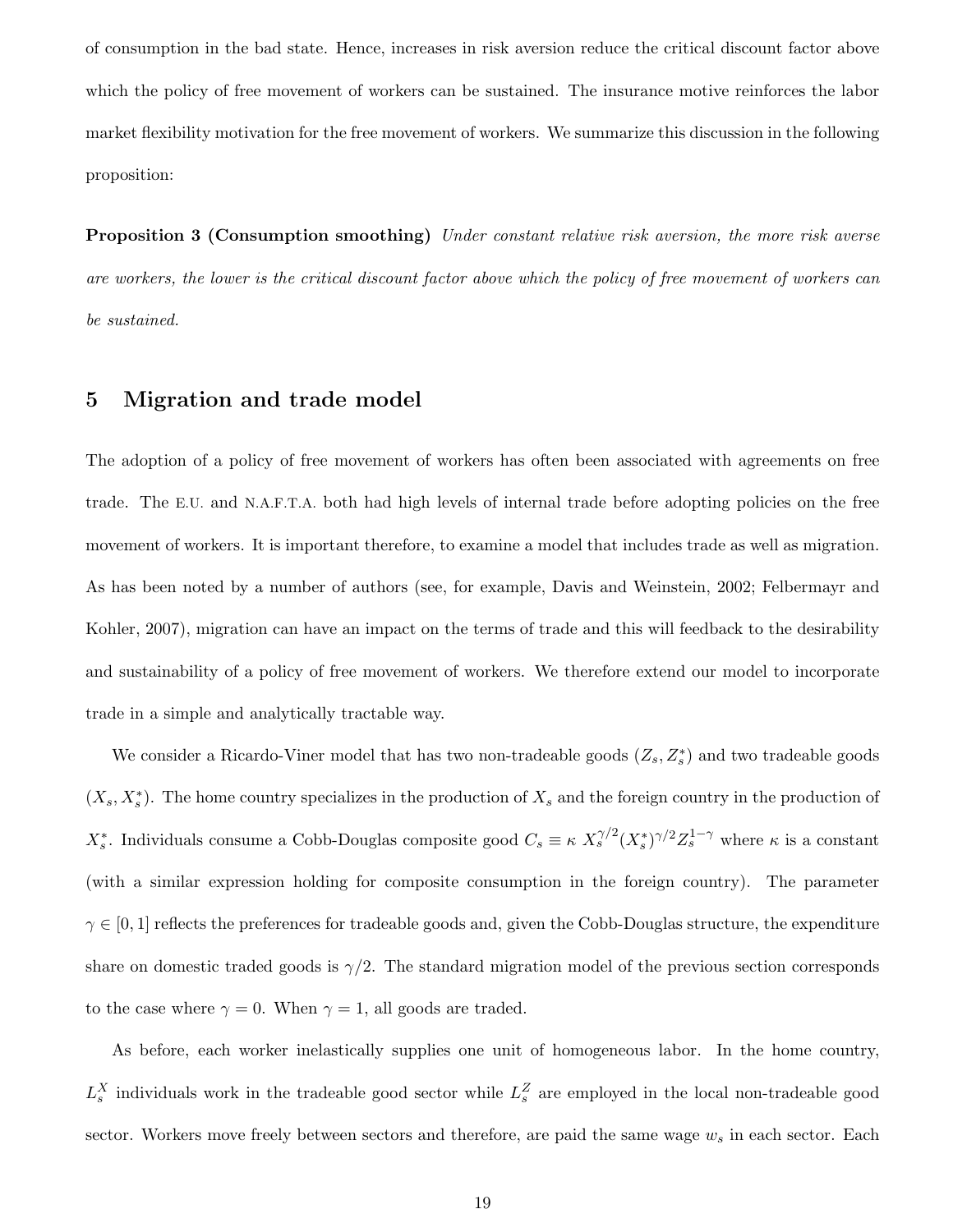tradeable and non-tradeable sector includes a unit mass of firms that produce according to a production function  $F_s(L_s^i) = \alpha_s (L_s^i)^\beta$ ,  $i \in \{X, Z\}$  where  $\alpha_s > 0$  is the country productivity and  $\beta \in (0, 1]$  measures the decreasing returns in the production sector. The productivity parameter  $\alpha_s$  is assumed to be identical across tradeable and non-tradeable sectors.<sup>12</sup> The foreign country has the same production structure (in particular, β is the same across countries), but has a productivity parameter  $\alpha^* > 0$ . As in Davis and Weinstein (2002), allowing free movement of workers expands the feasible world production set when technologies across countries are not identical. World production increases with migration.

#### 5.1 Short run equilibrium

The short run equilibrium consists of a set of prices, wages, income and sectorial labor distribution that satisfy both profit maximization and market clearing conditions for labor and goods. The solution of the model is standard and details are given in Appendix B. Firms hire workers so that the marginal product of labor equals the wage:  $P_s^i F_s'(L_s^i) = w_s$ . Firms' sales and profits are proportional to the wage bill:  $P_s^i F_s(L_s^i) = w_s L_s^i/\beta$ . Because production functions are the same across sectors, labor allocates across the tradeable and non-tradeable sectors according to the product demands:  $L_s^X = \gamma L_s$  and  $L_s^Z = (1 - \gamma)L_s$ . The terms of trade  $(w_s/w_s^*)$  adjust to equalize the values of exports and imports and consequently,

$$
\frac{w_s}{w_s^*} = \frac{L_s^*}{L_s}.\tag{8}
$$

Thus, the terms of trade moves in inverse proportion to the flows of labor. Equilibrium consumption of the composite good is  $C_s = (P_s^X)^{-\gamma/2} (P_s^X^*)^{-\gamma/2} (P_s^Z)^{\gamma-1} Y_s/L_s$ .<sup>13</sup> National income is  $Y_s/L_s = \beta^{-1} w_s$  and the non-tradeable good price is  $P_s^Z = (\alpha_s \beta)^{-1}[(1-\gamma)L]^{1-\beta}w_s$ . The ratio of home and foreign consumption is

$$
\frac{C_s}{C_s^*} = \frac{(P_s^Z)^{\gamma - 1} w_s}{(P_s^Z^*)^{\gamma - 1} w_s^*}.
$$
\n(9)

<sup>12</sup>This eliminates any bias when we compare the economies with and without trade.

<sup>&</sup>lt;sup>13</sup>The constant  $\kappa$  is normalized to cancel out other constants in this expression.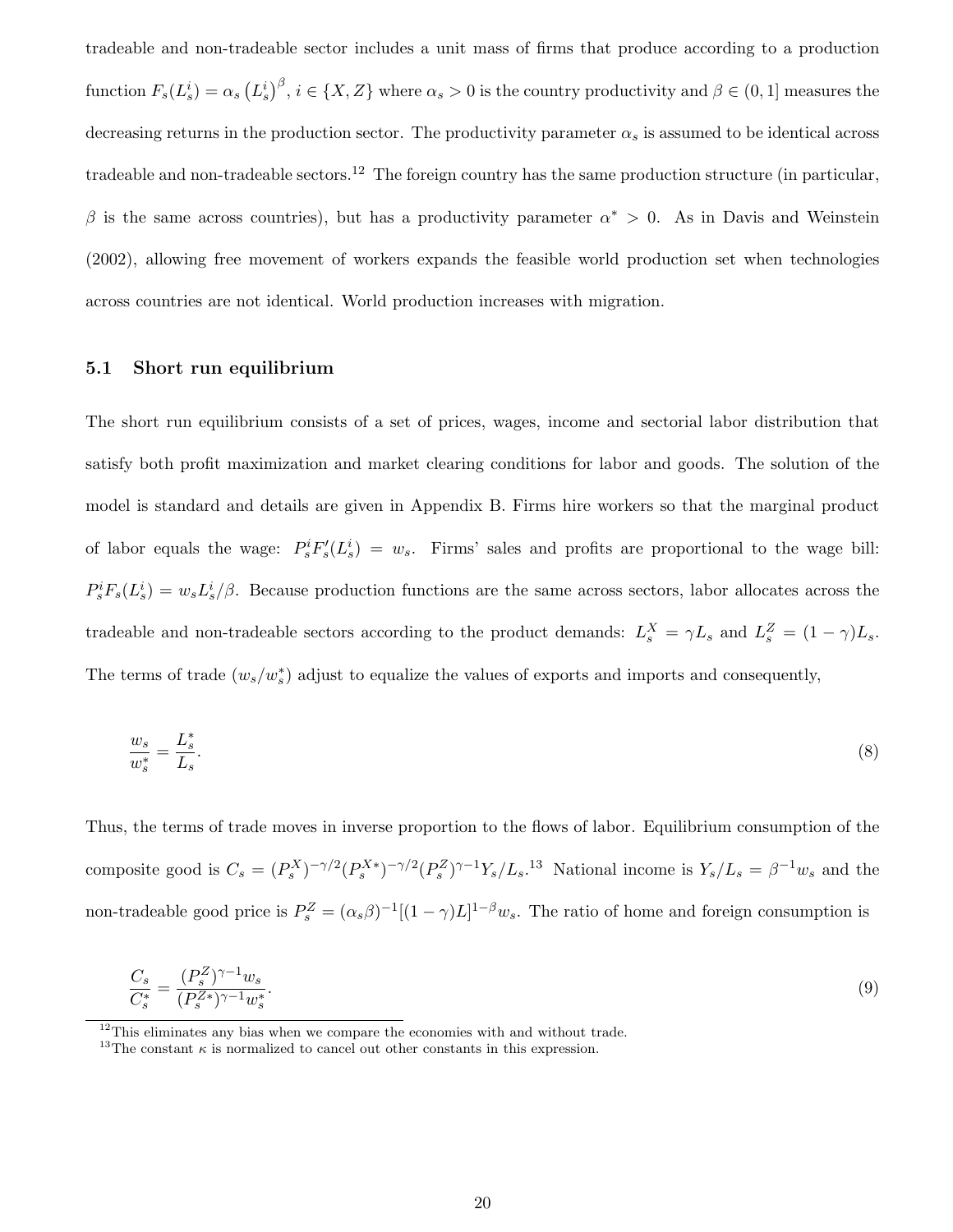Substituting for prices, and using (8), gives home consumption as a function of population:

$$
C_s(L_s) = \alpha_s \left(\frac{\alpha_s^*}{\alpha_s}\right)^{\gamma/2} \left(\frac{L_s^*}{L_s}\right)^{\beta\gamma/2} L_s^{\beta - 1}.\tag{10}
$$

This provides a specific form for the function described in Section 2. Note that, as mentioned in Section 2, unless  $\beta \gamma = 0$ , consumption is not an iso-elastic function of  $L_s$  and the free labor movement equilibrium is inefficient.

In the equilibrium with free movement of workers,  $C_s(L_s) = C_s^*(L_s^*)$ . For  $\alpha_s > \alpha_s^*$ , condition (3), under which there is excess agglomeration of workers, becomes

$$
\frac{L_s^* C_s^{*\prime} (L_s^*)}{L_s C_s^{\prime} (L_s)} = \frac{1 - \beta + \beta \gamma / 2 + (\beta \gamma / 2) (L_s^* / L_s)}{1 - \beta + \beta \gamma / 2 + (\beta \gamma / 2) (L_s / L_s^*)} \le 1
$$
\n(11)

For  $\beta\gamma>0$ , this is true if and only if  $L_s\geq L_s^*$ . Thus, the allocation of labor across countries is efficient only if  $L_s = L_s^*$ .<sup>14</sup>

To highlight the differences to the standard model of migration considered in the previous section, we first discuss an economy that includes only tradeable goods and then analyze an economy with both tradeable and non-tradeable goods.

#### 5.2 Pure trade economy

Following Davis and Weinstein (2002), suppose that the economy includes only tradeable goods and production displays constant returns to scale ( $\gamma = \beta = 1$ ). Even with constant returns to scale, migration affects consumption through a terms of trade effect. Changes in the terms of trade absorb productivity differentials between countries, reducing the incentives to migrate. We analyse each of these effects in turn.

First, immigration has a negative effect on the consumption of home workers through its impact on the terms of trade. To see this, consider a case where the home country initially has a smaller population  $L_s < L_s^*$ . By (8), the terms of trade satisfy  $w_s/w_s^* > 1$  before any migration. Suppose that the home country has a good shock:  $\alpha_s > \alpha_s^*$ . Then, by (9), free movement of workers equalizes consumption, so

<sup>&</sup>lt;sup>14</sup>For  $\beta \gamma = 0$ , (11) never holds and any allocation of labor across countries is efficient.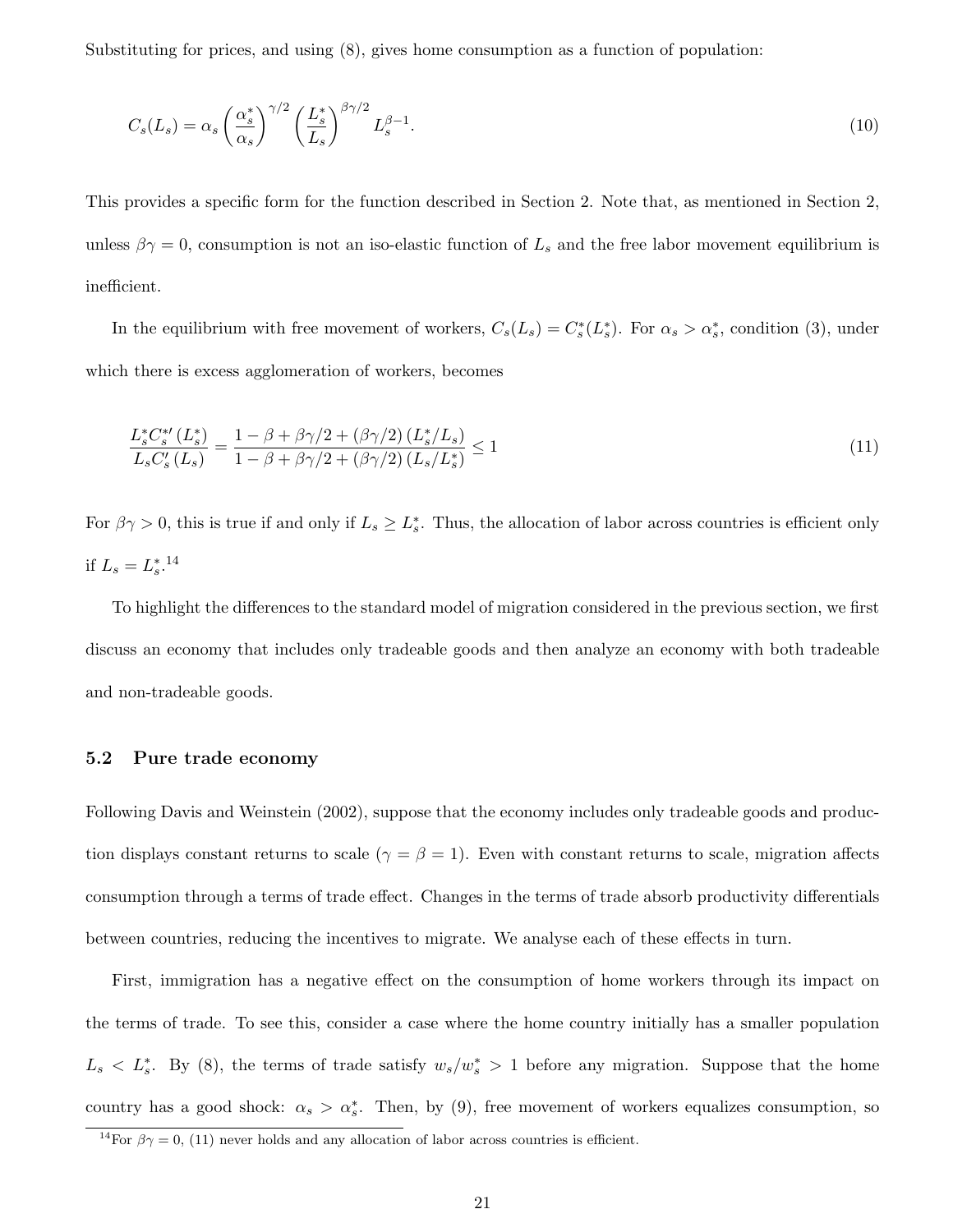that  $C_s/C_s^* = w_s/w_s^* = 1$  and the terms of trade fall. Given constant returns to scale, immigration does not affect the home country's purchasing power for the domestic good,  $w_s/P_s^X = \alpha_s$ , but it reduces that for the foreign good,  $w_s/P_s^{X*} = (w_s/w_s^*)\alpha_s^*$ . Thus, home workers lose from immigration through its adverse effect on the terms of trade. The same argument shows that foreign workers gain. This stands in contrast to the conclusion of the previous section where immigration had no impact on welfare when firms produce under constant returns to scale. In other words, immigration increases the production of local goods, which deflates the price of those goods and consequently the income of local workers.

Secondly, changes in the terms of trade absorb the effect of productivity differences on consumption and therefore mitigate migration incentives. From (10), it can be seen that home consumption is  $L_sC_s(L_s)$  =  $\sqrt{\alpha_s^* \alpha_s} \sqrt{L_s^* L_s}$ . Consumption depends on the geometric mean of the productivity parameters and population sizes. Consider again the symmetric case with two anti-symmetric shocks. Then, because  $\alpha_s^* \alpha_s$  and  $L_s L_s^*$ are constant, the consumption levels do not depend on the states of nature. The terms of trade fully absorb the productivity shocks. This is because a positive productivity shock stimulates both local production and income. This leads to an increase in exports and fall in the export price and at the same time the rise in income leads to higher imports and import prices, which rebalances foreign production and income. With Cobb-Douglas preferences, the terms of trade effect completely offset consumption differences. The short run equilibrium has no migration:  $L_1 = L_2 = \overline{L}/2$ . Applying this labor allocation in (11), one can see that the free movement equilibrium is trivially efficient. Each country achieves the same consumption level, whether the policy of free movement of workers is adopted or not. It can be also shown that the relative cost of adopting the policy of free movement of workers,  $G(\theta) = 1$  as  $\gamma = 1$ . Therefore, free movement of workers is never a sustainable policy. The same analysis applies in the presence of congested factors ( $\beta$  < 1) as long as  $\gamma = 1$ . We summarize those results in the following proposition:

**Proposition 4 (Pure trade economy)** Consider an economy with only tradeable goods ( $\gamma = 1$ ). Then, immigration leads to changes in the terms of trade that adversely affect local workers. Changes in the terms of trade also attenuates the consumption discrepancies caused by productivity shocks. In the two anti-correlated state model, the changes in the terms of trade fully absorb productivity shocks and eliminate consumption fluctuations altogether: there is no migration in equilibrium and the free movement of workers is never a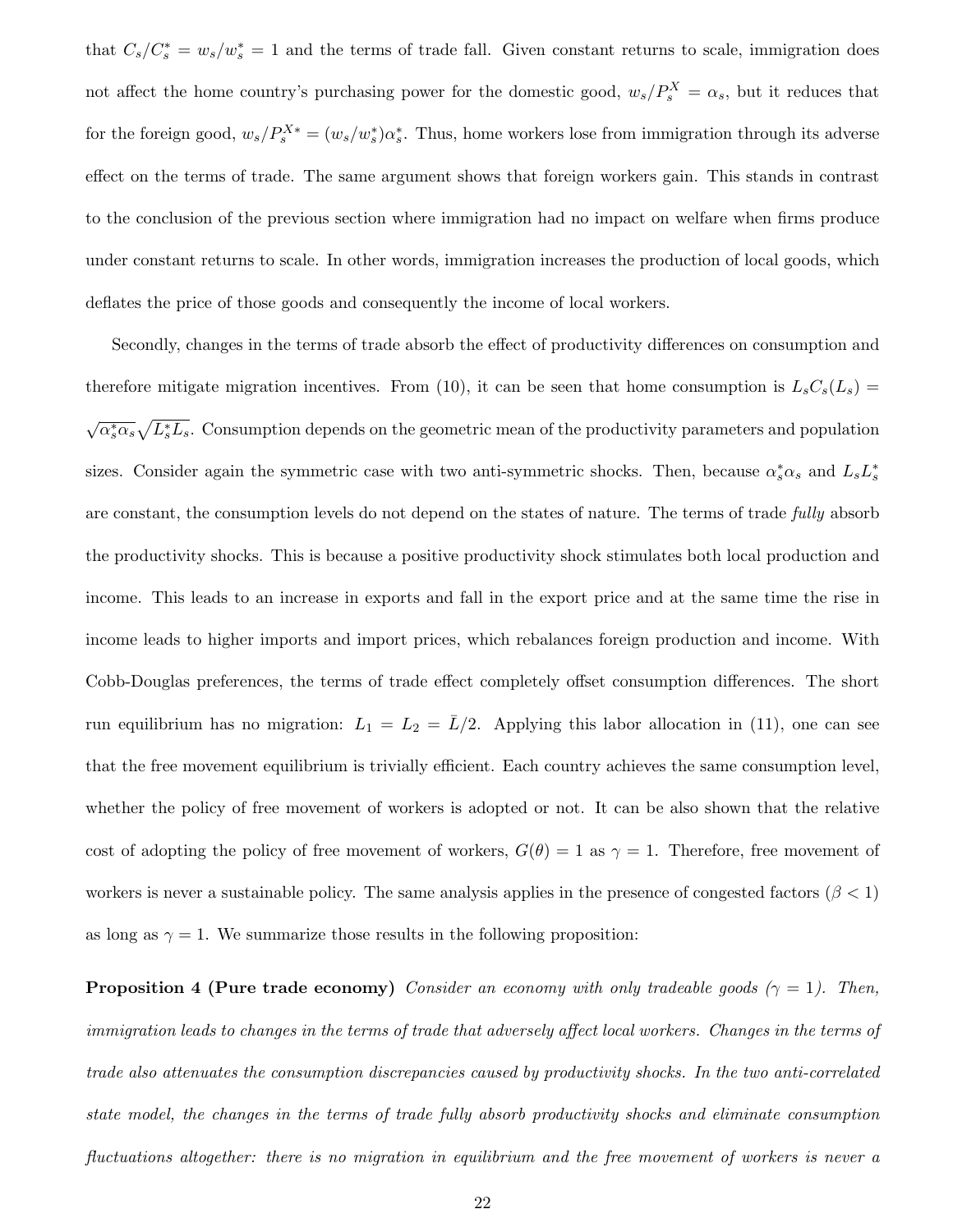In the two anti-corretated state model, a trade policy is a substitute for labor movement policy for the purpose of income smoothing. Trade is nevertheless not a substitute for migration in the Hecksher-Ohlin sense where the movement of factor is equivalent to the movement of goods (Mundell 1957). In this model, each country specializes in the production of its tradeable goods so that a worker produces a different good (at a different productivity) when she moves across border. In Hecksher-Ohlin model the workers is able to produce the same goods when she moves.

To sum up, whereas Davis and Weinstein (2002) highlight the short run cost of migration through terms of trade between the U.S. and Mexico, this model gives a case for President Salinas' claim that emigration may not occur because of trade. Things, however, are different in the presence of non-tradeable goods and we now turn to that case.

#### 5.3 Economy with tradeable and non-tradeable goods

We now study the more general situation where there are both tradeable and non-tradeable goods ( $\gamma$  < 1). We focus on the effect of terms of trade and labor market flexibility by assuming that workers are risk neutral  $(U(C) = C)$ . In this case, the allocation of workers across countries is given by

$$
\frac{L_s^*}{L_s} = \left(\frac{\alpha_s^*}{\alpha_s}\right)^{\frac{1-\gamma}{1-\beta(1-\gamma)}}
$$
(12)

One can check that  $d(L_s^*/L_s)/d(\alpha_s^*/\alpha_s) > 0$ , while  $d(L_s^*/L_s)/d\beta < 0$  and  $d(L_s^*/L_s)/d\gamma > 0$  if  $\alpha_s > \alpha_s^*$ . As expected, for any  $\gamma$  < 1, workers move into the most productive country because the latter offers higher consumption levels. However, in equilibrium, the labor allocation in the most productive country decreases with the intensity of local congestion and the share of tradeable goods.

From (11) and (12), it can be seen that the labor allocation across countries is efficient only if  $\beta\gamma = 0$ , or  $\gamma = 1$ . Otherwise, there is excess agglomeration. This excess agglomeration occurs because migrants do not internalize the effect of their move on the productivity and consumption of local workers. There is a missing price: while wages and product prices give the signals for production and consumption, there is no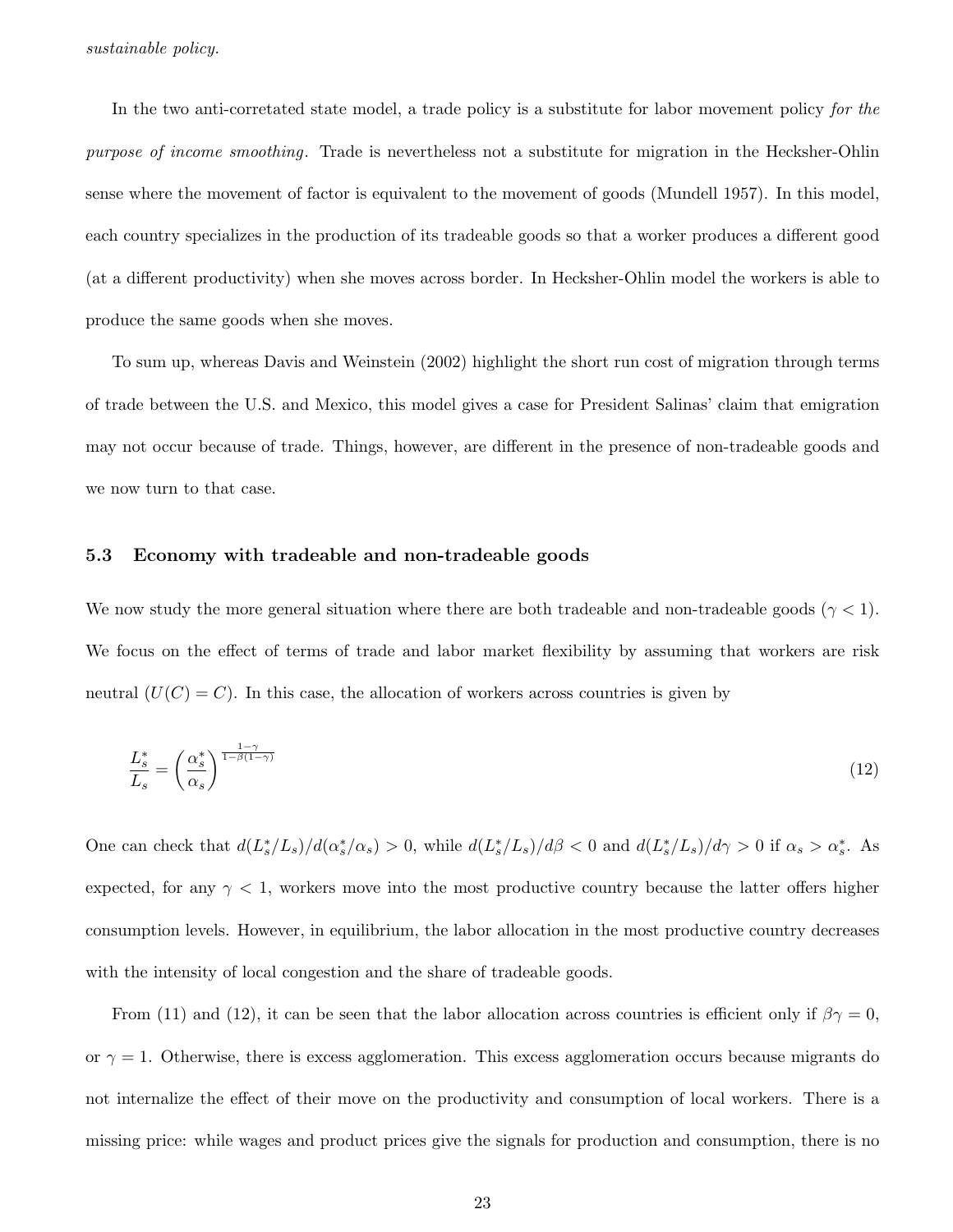specific price for the migration decision.

**Proposition 5** The policy of free movement of workers yields excessive agglomeration of workers in the high productivity country in the presence of decreasing returns to scale and both tradeable and non-tradeable goods.

Consider again the symmetric country two anti-correlated state model and let  $\tilde{L}$  denote the efficient allocation when the home country has the high productivity shock. Let  $e = L/L$  denote the ratio of the equilibrium to efficient allocation, so that  $e = 1$  corresponds to an efficient allocation and  $e > 1$  corresponds to excess agglomeration. It can be shown that the equilibrium labor level  $L_s$  increases faster than the efficient level as  $\beta$  rises. When local factor congestion is weaker, agglomeration in the higher productivity country is more pronounced both in the free labor movement equilibrium and in the efficient allocation. The externality in the location decisions however exacerbates the agglomeration process at the cost of reducing aggregate consumption. This is because, as  $\beta$  increases, equilibrium wages become less elastic to the relocation of workers and do not give appropriate location incentives to workers. Therefore, the agglomeration of workers becomes increasingly excessive for weaker local factor congestion. Figure 1 plots the contours of e in  $(\gamma, \beta)$ space for shock values  $\alpha_1 = 1/\alpha_2 = 1.2$ . It shows that the excessive agglomeration of workers can be significant. For example, with a moderate expenditure on tradeable goods of  $\gamma = 0.2$  and a weak congestion factor of  $\beta = 0.8$ , the domestic country host 69% of the total population compared to 61% in the socially optimal allocation. Stronger shock amplitudes yield more excessive agglomeration.

#### INSERT FIGURE 1 HERE

Figure 1 also shows that the impact of trade on excess of agglomeration is non-monotonic with respect to the size of the tradeable sector. Excessive agglomeration increases with  $\gamma$  for small  $\gamma$  while it decreases with  $\gamma$  for large  $\gamma$ . Therefore, the agglomeration of workers is most excessive for intermediate shares of *trade.* At the two extremes  $\gamma = 0$  and  $\gamma = 1$ , the welfare optimum and the equilibrium allocation coincide.

Agglomeration of workers is most excessive when production has weak congestion and each country trades a small share of its production. In particular, the more productive country attracts too many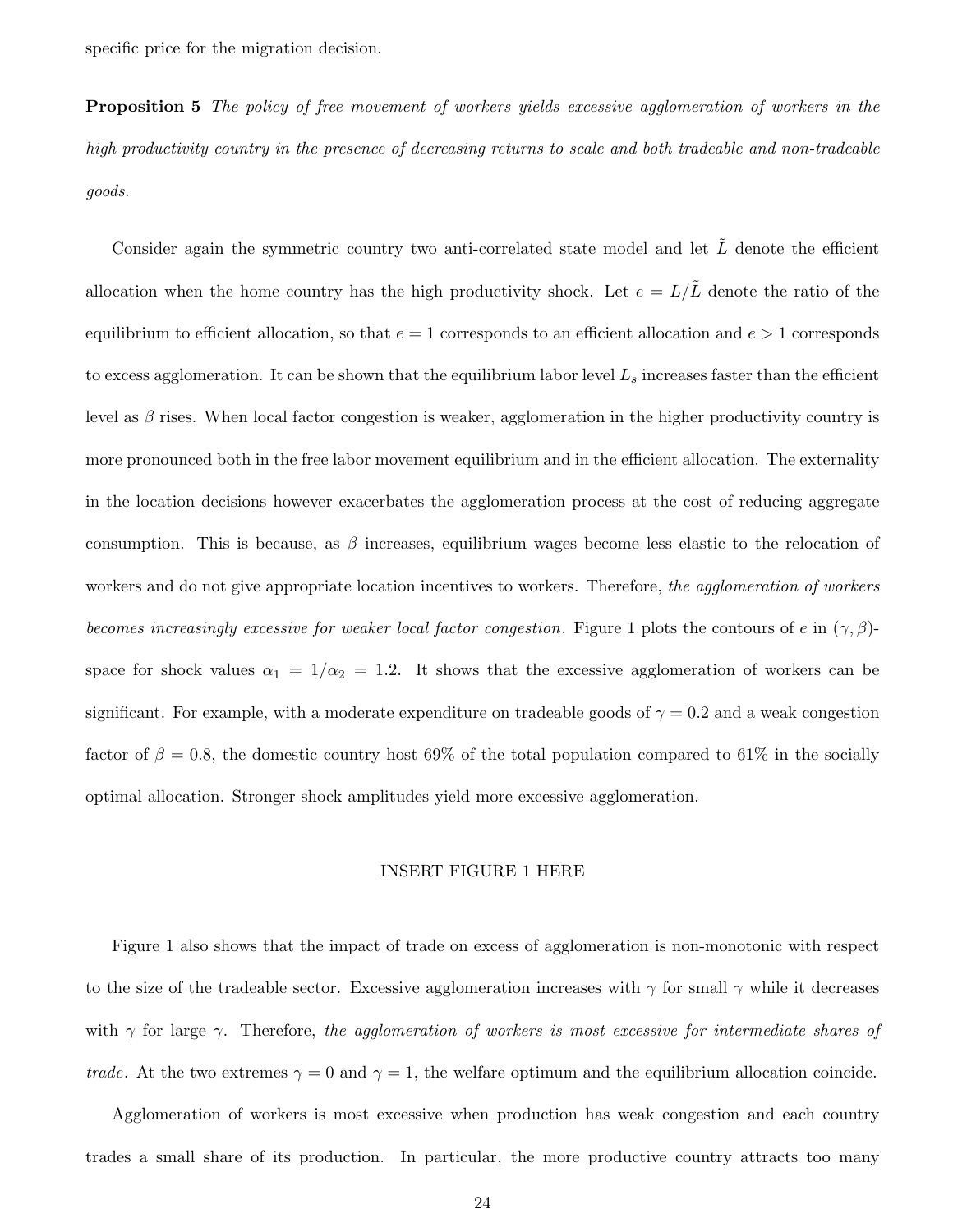migrants when there exists no congestion or constant returns to scale. This runs counter to the standard argument that migration is innocuous under constant returns to scale because workers move with both their constant productivity and consumption to the hosting country. It is explained by the previous arguments about the effects of the terms of trade. When some goods are not traded, the terms of trade cannot fully absorb the productivity shocks so that migration incentives are present. Lower congestion exacerbates these incentives. At the same time, immigration change the terms of trade, which harms the local workers. Again, as explained before, immigrants increase their productivity and produce more of the good of the destination country, increase congestion and depress its price and local wages. They also demand more of the good produced in the low productivity country and increase its price. Local workers in the more productive country therefore see their wage fall and the price of imports rise. A planner would prefer to reduce labor movements to partly restore the wages and consumption levels of those in the more productive country.

We now return to the issue of the sustainability of the policy of free movement of workers. Figure 2 plots the locus of the relative cost of adopting the policy of free movement of workers,  $G(\theta)$  in  $(\gamma, \beta)$ -space for  $G(\theta)$  equal to 0.25, 0.50, 0.75 and 1. These values respectively correspond to critical discount factors  $\delta = 0.40, 0.66, 0.85$  and  $1^{15}$ . The shock structure is the same as in Figure 1. The area (a) corresponds to  $G(\theta) > 1$  and the areas (b) and (c) to  $G(\theta) < 1$ . The relative cost of adopting free movement of workers,  $G(\theta)$ , falls as we move to the North-West of the figure. As a result, free movement of workers is more likely to become a sustainable policy in economies with lower trade and weaker congestion.

#### INSERT FIGURE 2 HERE

Figure 2 also shows that  $G(\theta)$  increases as more goods are traded (larger  $\gamma$ ). Because trade is a substitute for labor movement for the purpose of income smoothing, free movement of workers is less useful when trade is important. On the other hand,  $G(\theta)$  is not monotone with respect to the intensity of congestion parameter β. Indeed, as we move downward in Figure 2 (β falls),  $G(\theta)$  firstly decreases when the parameters  $(\beta, \gamma)$  lie in the area (b) but it increases when those parameters lie in the area  $(c)$ . In the figure, areas (b) and  $(c)$  are

 $15$ For example, if one considers a time period of ten years between the shocks, these values correspond to annual opportunity costs of time of respectively 9, 4, 2 and 0 percents  $(r = \delta^{-1/10} - 1)$ .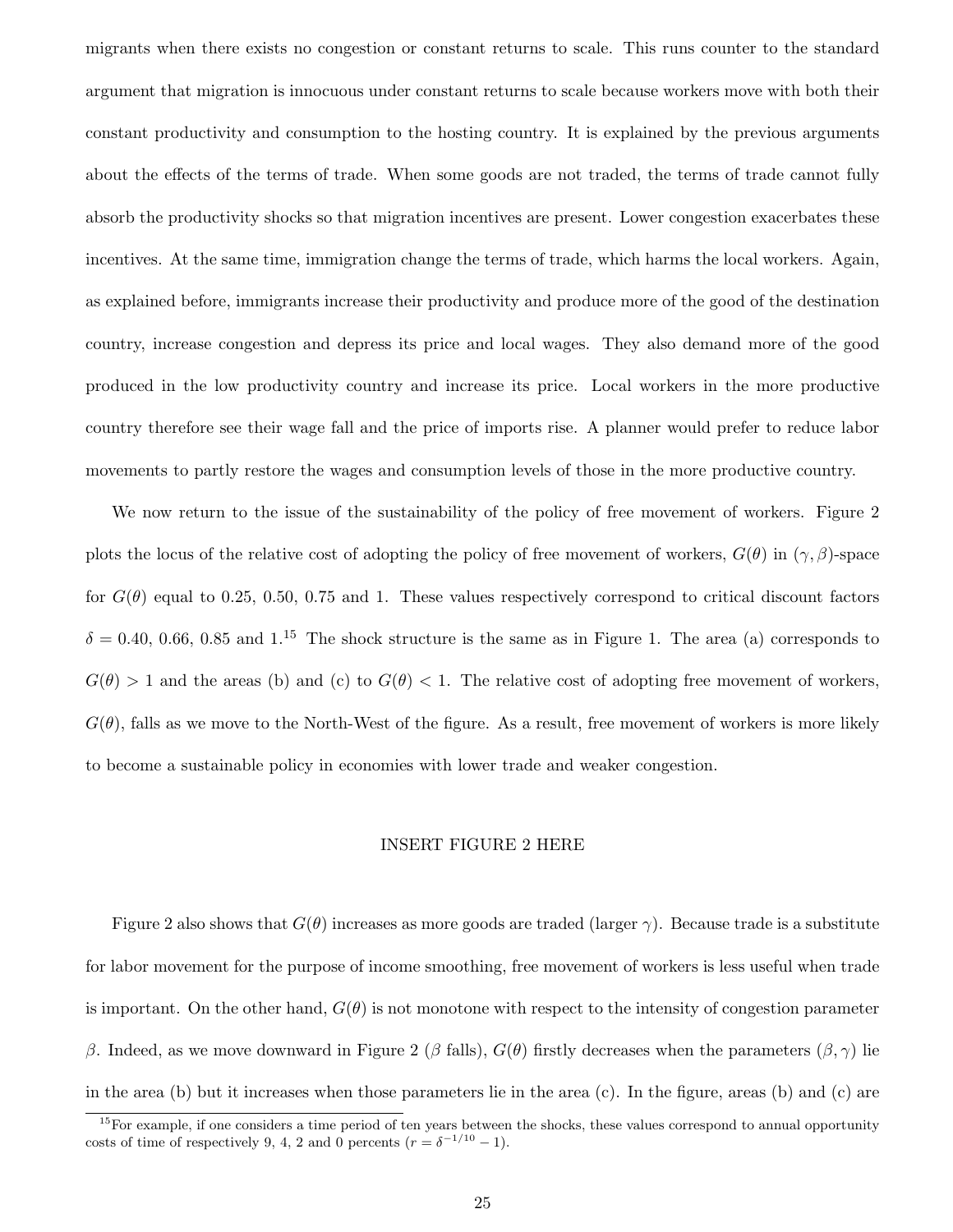separated by a dashed curve that corresponds to the locus where the partial derivative  $\partial G(\theta)/\partial \beta = 0$ . This locus shows, for a given  $\gamma$ , the value of  $\beta$  for which free movement of workers can be supported for the lowest discount factor. Whereas lower congestion implies that domestic workers' productivity and wages are less affected by the inflow of international workers, it also implies that the incentive for migration is not offset enough by the downward pressure on wages in the high productivity country. Excessive agglomeration of workers occurs and can be so inefficient that the domestic country does not find it desirable to opt for free movement of workers. In this case, the short run cost of accepting an excessive inflow of foreign workers in good states of nature does not outweigh the benefit of the migration option in bad states of nature. We summarize our result in the following proposition.

**Proposition 6** Suppose that individuals are risk neutral and that countries face two-state anti-correlated shocks. Then, free movement of workers is not a sustainable policy when trade is important and congestion is weak. Otherwise, there exists a discount factor  $\delta$  such that free movement of workers is sustainable. The critical discount factor is lower when fewer goods are traded and for intermediate values of local factor congestion.

We finally extend the above model to investigate the effects of unemployment on the sustainability of the policy of free movement of workers.

#### 5.4 Wage rigidities

The reluctance to opt for free movement of workers is often based on a claim about local labor market frictions. Many countries have been reluctant to allow uncontrolled inflows of workers in times of high unemployment. Boeri and Brcker (2005) present evidence of the hardening of migration conditions within the E.U., particularly for richer countries with large unemployment levels, such as France and Belgium. We demonstrate that the existence of unemployment stemming from labor market rigidities is not a rationale against the adoption of free movement of workers in our model.

We suppose that unemployment stems from downward nominal wage rigidities. For the sake of simplicity, suppose that the wage  $w_s$  cannot fall below some exogenous minimum wage  $\underline{w}$ . Let  $l_s$  denote the number of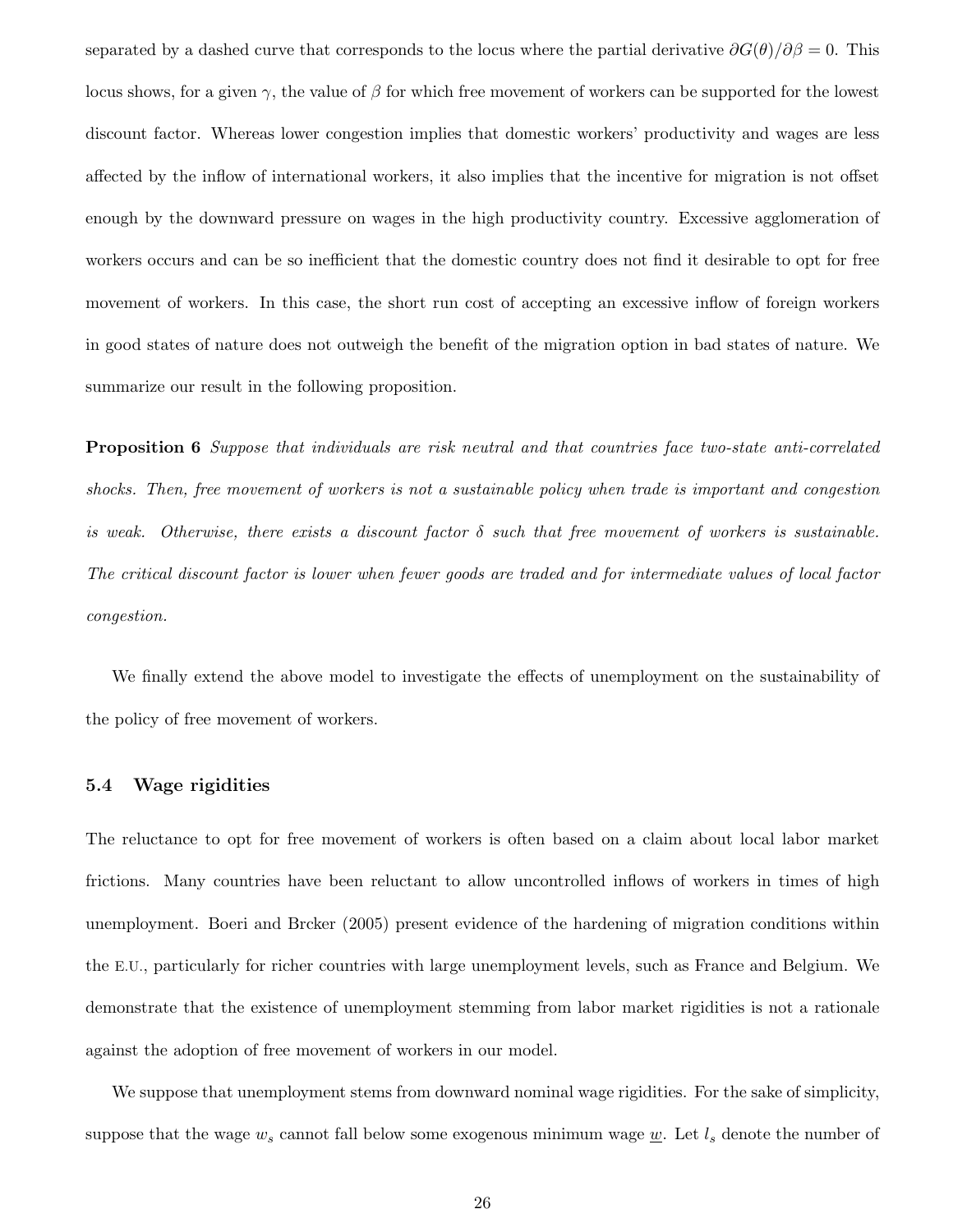employed workers (or hours worked) and  $L_s$  denote the population including migrants. Then,  $L_s - l_s$  can be interpreted as either unemployment or under-employment. Assume that the foreign country is subject to the same wage rigidity. We make the simplifying assumption that governments implement lump sum redistribution to the unemployed so that employed and unemployed workers residing in a same country get the same utility. The analysis of the short run equilibrium is the same as in Section 5 except that  $L_s$ must be replaced by  $l_s$ . The trade balance condition (8) now gives the employment ratio:  $l_s/l_s^* = w_s^*/w_s$ . Consumption is given by:

$$
C_s = \alpha_s^{1 - \gamma/2} \, (\alpha_s^*)^{\gamma/2} \, (l_s)^{\beta(1 - \gamma/2)} \, (l_s^*)^{\beta\gamma/2} \, L_s^{-1} = \alpha_s^{1 - \gamma/2} \, (\alpha_s^*)^{\gamma/2} \, (w_s^*/w_s)^{\beta\gamma/2} \, l_s^{\beta} L_s^{-1}
$$

with a similar expression holding for the foreign country.

Suppose that the domestic country faces a good productivity shock:  $\alpha_s > \alpha_s^*$ . Then, if labor is immobile and if the minimum wage  $w$  is high enough, downward wage rigidities imply that the foreign country faces unemployment  $(w_s^* = \underline{w}$  and  $l_s^* < L_s^*$ ) whereas the domestic country has full employment  $(w_s \geq \underline{w}$  and  $l_s = L_s$ ). The consumption levels are given by:

$$
\widetilde{C}_{s}(L_{s}) = \alpha_{s}^{1-\gamma/2} (\alpha_{s})^{\gamma/2} (\underline{w}/w_{s})^{\beta\gamma/2} L_{s}^{\beta-1}
$$
  

$$
\widetilde{C}_{s}^{*}(L_{s}^{*}) = (\alpha_{s}^{*})^{1-\gamma/2} (\alpha_{s})^{\gamma/2} (w_{s}/\underline{w})^{\beta\gamma/2} (l_{s}^{*}/L_{s}^{*})^{\beta} (L_{s}^{*})^{\beta-1}
$$

By contrast, when labor is allowed to move across countries, foreign workers move to the home country as long as  $\tilde{C}_s/\tilde{C}_s^* > 1$ : that is, if  $(\alpha_s/\alpha_s^*)^{1-\gamma}(\underline{w}/w_s)^{\beta\gamma}(l_s^*/L_s^*)^{-\beta}(L_s/L_s^*)^{\beta-1} > 1$ . So,  $L_s$  increases whereas  $L_s^*$  decreases to  $l_s^*$ . At this point, the foreign country reaches full employment and the allocation of labor across countries achieves the short run equilibrium described in (12). Therefore, free movement of workers eliminates unemployment. Free movement of workers implies a better use of productive resources in terms of both labor time and allocation of labor across countries. Workers get the same consumption,  $C_s(L_s)$ , and the same utility level,  $u_s(L_s) = U[C_s(L_s)]$ , as derived in the absence of rigidities. Note that labor market rigidities imply that  $\widetilde{C}_s(L_s) < C_s(L_s)$  for all  $L_s$ ,  $s \in \mathcal{S}$ . This means that  $\widetilde{u}_s(L_s) \equiv U\left[\widetilde{C}_s(L_s)\right] < u_s(L_s)$  for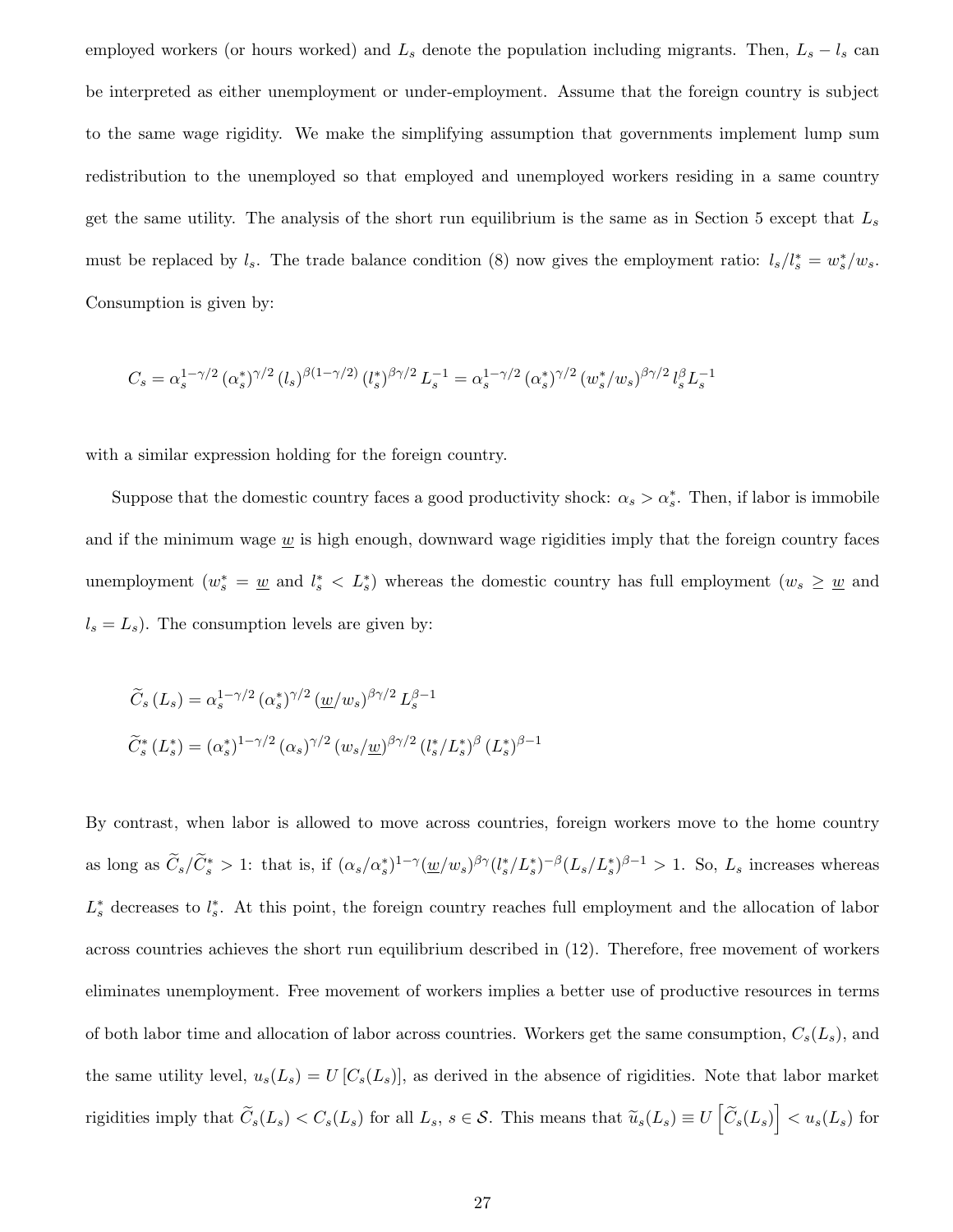all states  $s \in \mathcal{S}$ .

Free movement of workers is a sustainable policy for the domestic country if and only if the participation constraint

$$
u_s(L_s) - \widetilde{u}_s(L^0) + \frac{\delta}{1-\delta} \left[ E_s u_s(L_s) - E_s \widetilde{u}_s(L^0) \right] \ge 0
$$

is satisfied. Since  $\tilde{u}_s(L_s) < u_s(L_s)$ , this condition is less stringent than condition (4). This allows us to conclude the following:

**Proposition 7** The free labor mobility is a sustainable policy for lower discount factors when countries face downward wages rigidities and unemployment.

This analysis suggests that the gains from labor market flexibility obtained from a free labor mobility policy are strengthened by labor market rigidities. Presumedly, so are the gains from insurance or income smoothing. The resistance to the policy is therefore probably grounded on (the perception of) permanent productivity differences or on other issues that are outside of the scope of this paper (e.g. skill differentials, rent-seeking, mis-perception of immigration effects, fiscal issues, etc.).

## 6 Conclusion

In this paper we have studied the factors that help countries mutually agree on common policies of unconditional and uncontrolled movement of workers. For the countries to agree on such a policy, short run costs must be outweighed by long term benefits. While the costs lie in the congestion and adverse effects of term of trade, the benefits considered here stem from labor market flexibility and consumption smoothing. Countries facing good productivity shocks incur short run costs because they allow foreign workers to participate in their local labor markets, which reduces local wages and/or purchasing power. By contrast, countries facing bad productivity shocks benefit from free movement of workers because they are able to invite their citizens to work temporarily or permanently in more prosperous countries. We show that such policies are less likely to be adopted when workers are impatient and less risk averse, when production technologies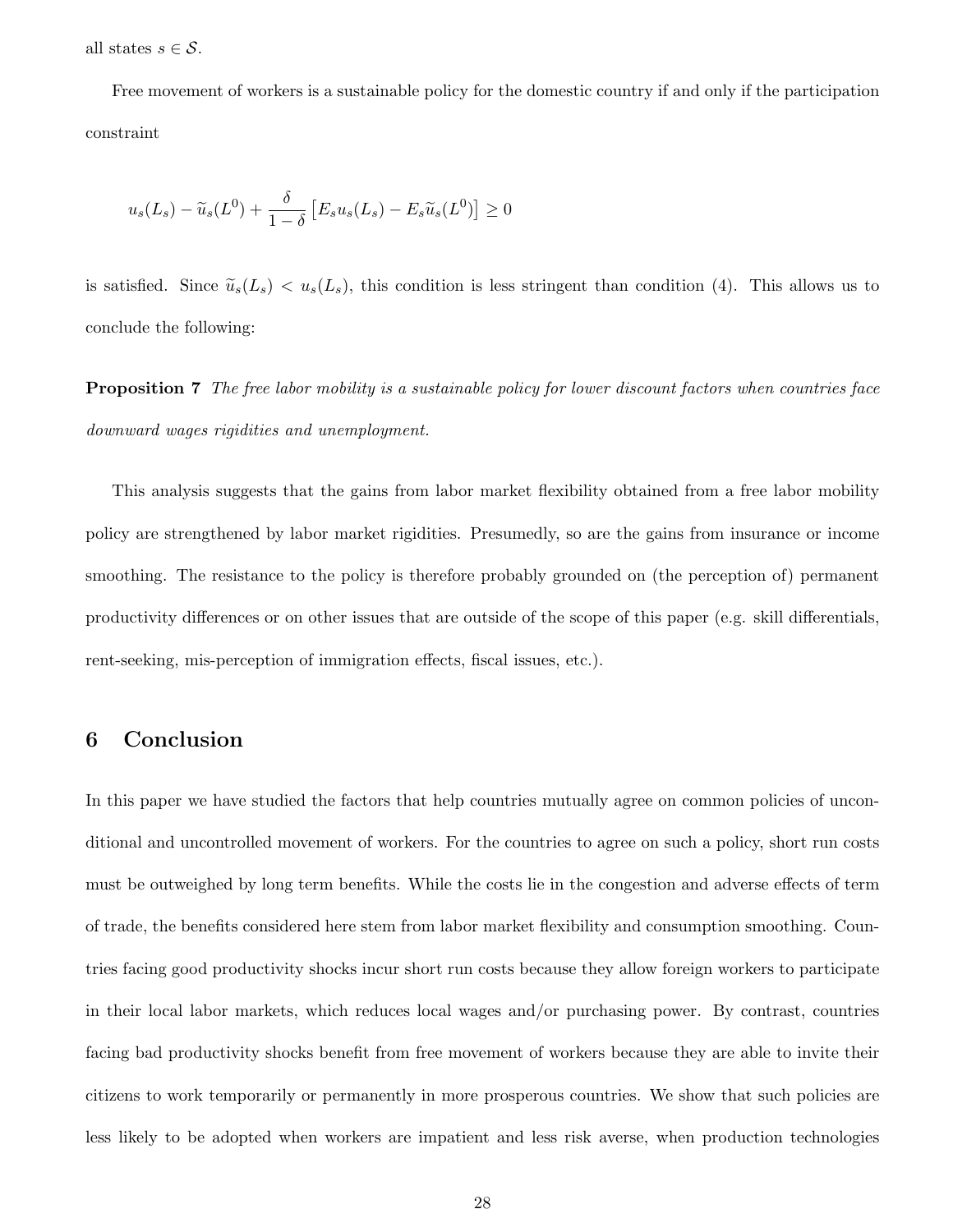display decreasing returns and when countries trade a greater share of their products. Large permanent differences in consumption levels prohibits the adoption of the policy. The presence of trade increases the cost of immigration cost but at the same time it mitigates the migration incentives. In the presence of both tradeable and non-tradeable goods, the policy of free movement of workers is more likely to be sustainable as fewer goods are traded and for intermediate values of local factor congestion. Finally, wage rigidities improve the sustainability of the policy.

Our analysis is designed to highlight the role of labor market flexibility and insurance in the adoption of uncontrolled and unconditional migration. It shows the importance of time discounting, risk aversion, factor congestion and trade. We consider these to be important ingredients in the decision of countries to adopt a policy of free movement of labor and believe that the interplay of trade and congestion offers new insights into the these decisions. Admittedly, many other important aspects of the problem are left out of the account: the political decision process, the skill heterogeneity across workers, the public finance issues, the possibility to control movements of workers, etc. These issues are left for further research.

## References

- Acemoglu, D., Golosov, M., Tsyvinski, A., 2010. Dynamic Mirrlees taxation under political economy constraints. Review of Economic Studies 77, 841–881.
- Bagwell, K., Staiger, R.W., 1990. A theory of managed trade. American Economic Review 80, 779–95.
- Bagwell, K., Staiger, R.W., 2005. Enforcement, private political pressure, and the General Agreement on Tariffs and Trade/World Trade Organization escape clause. The Journal of Legal Studies 34, 471–513.
- Boeri, T., Brcker, H., 2005. Why are Europeans so tough on migrants? Economic Policy 20, 629–703.
- Borjas, G.J., 2003. The labor demand curve is downward sloping: Reexamining the impact of immigration on the labor market. The Quarterly Journal of Economics 118, 1335–1374.
- Chari, V.V., Kehoe, P.J., 1990. Sustainable plans. Journal of Political Economy 98, 783–802.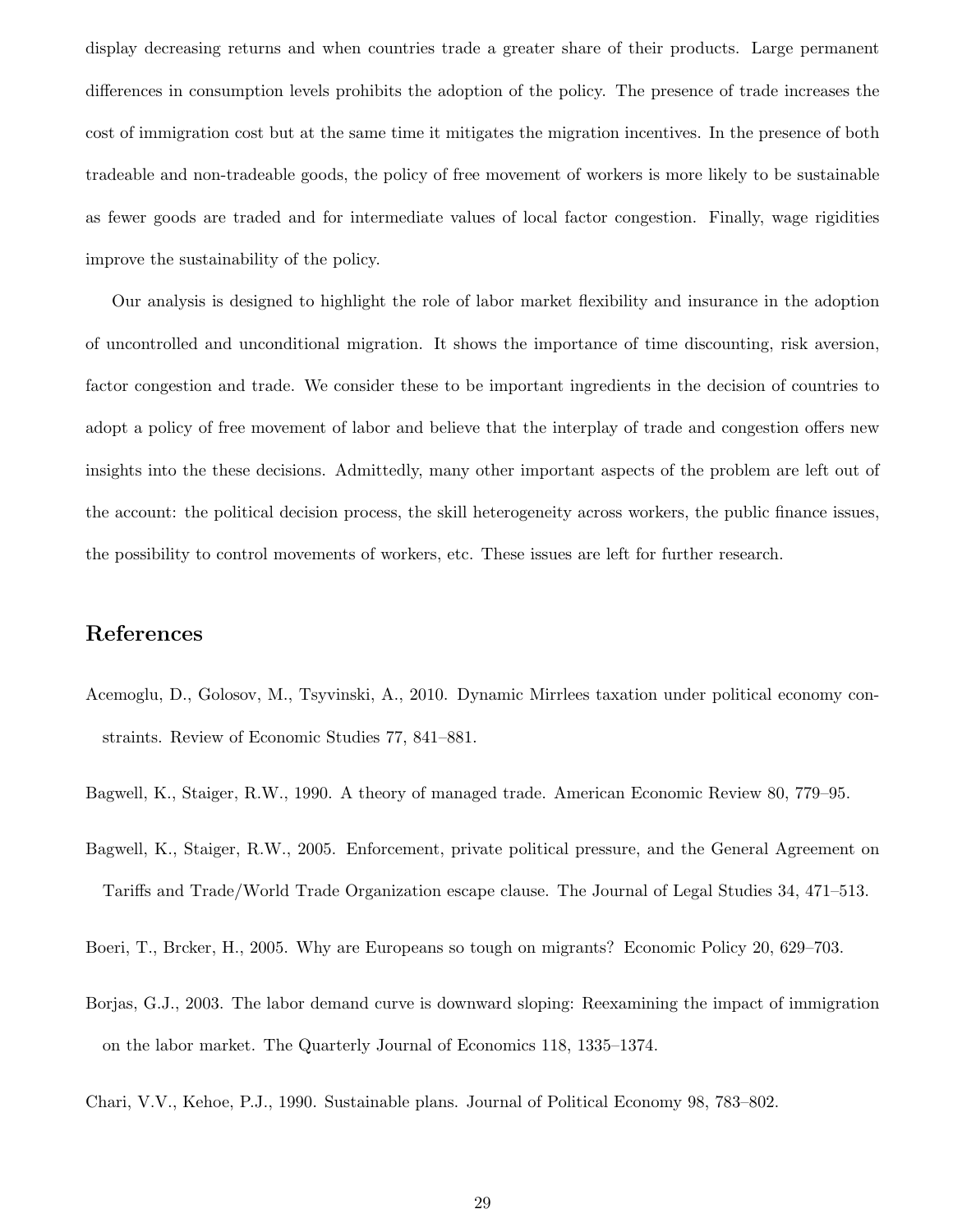- Clemens, M.A., Montenegro, C.E., Pritchett, L., 2010. The Place Premium: Wage Differences for Identical Workers across the US Border. Working Paper wp321. University of Chile, Department of Economics.
- Davis, D.R., Weinstein, D.E., 2002. Technological Superiority and the Losses from Migration. NBER Working Papers 8971. National Bureau of Economic Research, Inc.
- Facchini, G., Testa, C., 2009. Who is against a common market. Journal of the European Economic Association 09, 1068–1100.
- Felbermayr, G.J., Kohler, W., 2007. Immigration and native welfare. International Economic Review 48, 731–760.
- Grossman, G.M., Helpman, E., 1995. The politics of free-trade agreements. American Economic Review 85, 667–90.
- Klein, P., Ventura, G., 2009. Productivity differences and the dynamic effects of labor movements. Journal of Monetary Economics 56, 1059–1073.
- Ligon, E., Thomas, J.P., Worrall, T., 2002. Informal insurance arrangements with limited commitment: Theory and evidence from village economies. Review of Economic Studies 69, 209–244.
- Markusen, J.R., 1983. Factor movements and commodity trade as complements. Journal of International Economics 14, 341–356.
- Mundell, R.A., 1957. International trade and factor mobility. American Economic Review 47, 321–335.
- Neary, P., 1995. Factor mobility and international trade. Canadian Journal of Economics 28, 4–23.
- Ottaviano, G., Peri, G., 2012. Rethinking the gains from immigration: Theory and evidence from the us. Journal of the European Economic Association 10, 1068–1100.
- Staiger, R.W., Bagwell, K., 1999. An economic theory of GATT. American Economic Review 89, 215–248.
- Thomas, J.P., Worrall, T., 1988. Self-enforcing wage contracts. Review of Economic Studies 55, 541–554.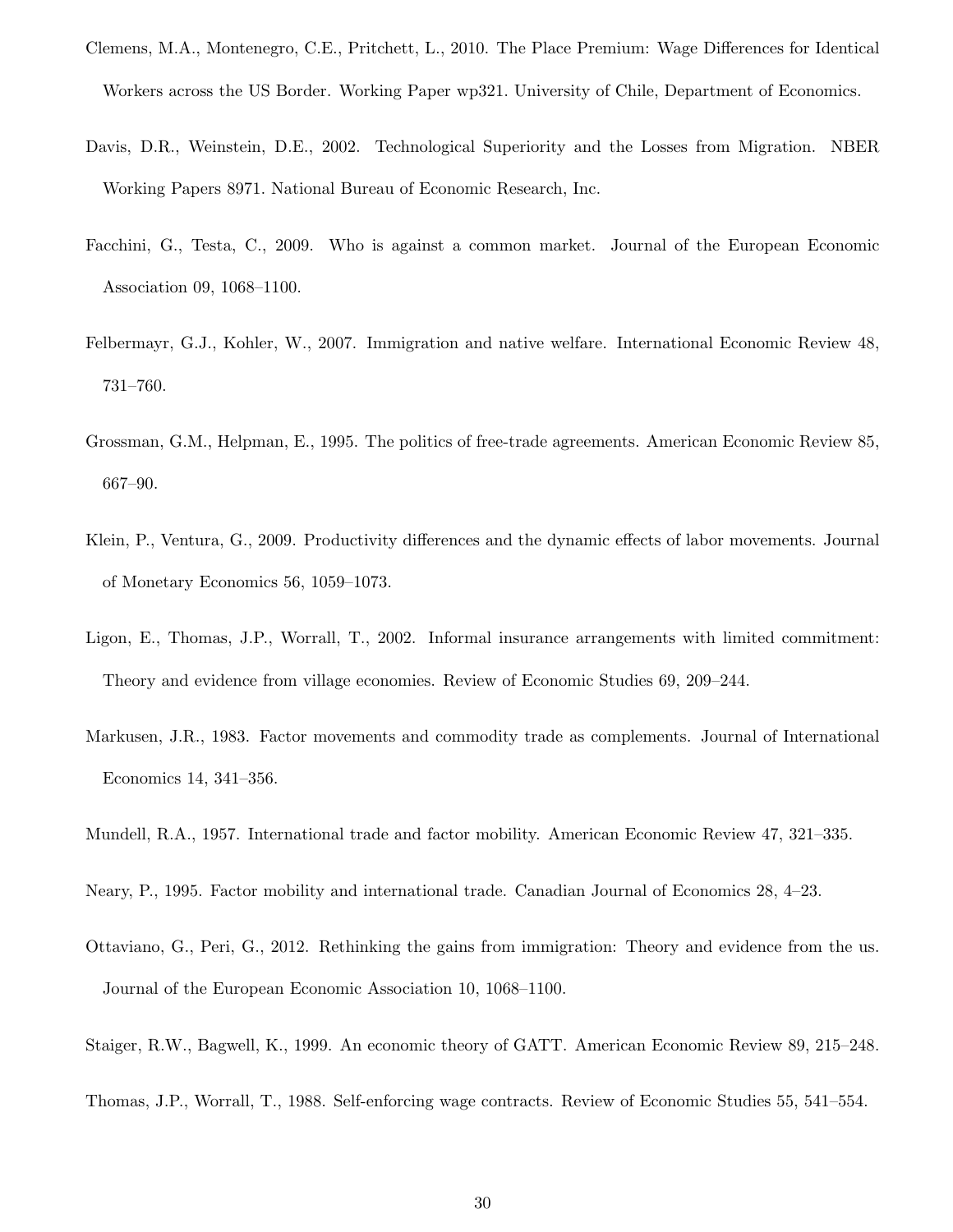Wahba, J., Zenou, Y., 2009. Out of sight, out of mind: Migration, entrepreneurship and social capital. Regional Science and Urban Economics 42, 890–903.

Waterfield, B., 2011. France threatens to 'suspend' Schengen treaty. The Telegraph, 22nd April.

## Appendix A

We consider a rudimentary model of moving costs. The aim is to show that the assumption of zero moving costs in the main body of the paper can be relaxed provided moving costs are not too high on average. To do this requires two elements. First we assume that a moving cost of  $\mu$  is equivalent to a reduction in consumption. Suppose that consumption in the home country is higher than consumption in the foreign country when there are  $L_s \geq L^0$ ,  $C(L_s) > C^*(L_s)$ . A foreign worker will move if  $U[C(L_s) - \mu] \geq U[C(L_s)]$ or  $\mu \leq C(L) - C^{*}(L)$ . Second assume that moving costs are heterogeneous across workers and that the distribution of moving costs across workers is a negative exponential distribution with an average moving cost of  $\bar{\mu}$ . That is the distribution of moving costs is given by the cumulative distribution function  $\Phi(\mu)$  =  $1 - \exp(-\mu/\bar{\mu})$ . This distribution is convenient as there are always some workers with low moving costs and because the distribution is described simply by its mean. Other assumptions on the distribution of moving costs could be made but the exponential is particularly analytically convenient. Using the exponential distribution, the number of foreign workers with moving costs less than or equal to  $C_s(L_s) - C_s^*(L_s)$  is

$$
L^{0}\Phi\left[C_{s}(L_{s})-C_{s}^{*}(L_{s})\right]=L^{0}\left[1-\exp(-(C(L_{s})-C^{*}(L_{s}))/\bar{\mu})\right]
$$

For there to be an equilibrium in which  $C_s(L_s)$  and  $C_s^*(L_s)$  are equated, this number of workers should be no less that  $L_s - l$  where  $L_s$  is the equilibrium labor force and  $l \in [L^0, L_s)$ . That is

$$
L^{0} (1 - \exp(-(C_{s}(l) - C_{s}^{*}(l))/\bar{\mu})) \ge L_{s} - l
$$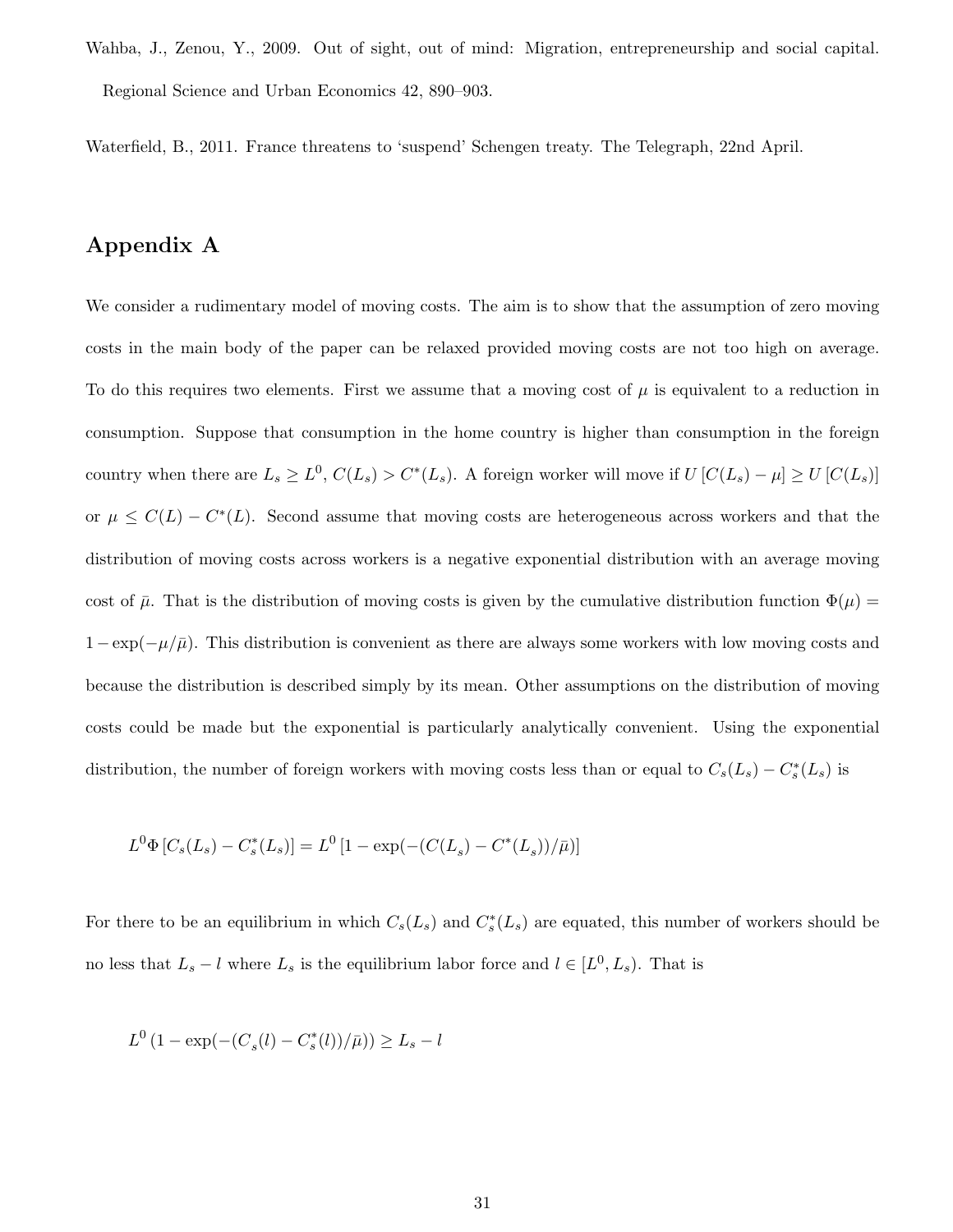for  $l \in [L^0, L_s)$ . If this inequality is satisfied then for any  $l \in [\bar{L}/2, L_s)$  there are always enough workers prepared to move such that consumption is equated in the two countries. Rewriting this inequality gives

$$
\bar{\mu} \le \frac{C_s(L_s) - C_s^*(L_s)}{-\log\left(1 - \left(\frac{L_s - l}{L^0}\right)\right)}
$$

for  $l \in [L^0, L_s)$ . Note that the term on the right-hand-side is positive and bounded above. To see it is positive, note that  $C_s(L_s) > C_s^*(L_s)$  by assumption and the term inside the logarithm is less than one. It is bounded above for  $l \in [L^0, L_s)$ . In the limit as  $l \to L_s$  both the numerator and denominator vanish, but using L'Hospital's rule it can be shown that this limit is positive and finite. Thus provided the average moving cost is not too high, and assuming a similar condition holds for Home workers considering migration to the Foreign country, the equilibrium allocation with moving costs will be the same as when moving costs are zero. The welfare properties will, however, be different.

### Appendix B

This appendix derives the short run market equilibrium of Section 5. We proceed in four steps. First, because profits are redistributed locally we have that national income  $Y_s$  is equal to the value of domestic production  $P_s^X X_s + P_s^Z Z_s$  where  $P_s^i$  is the price of good in sector *i*. Second we calculate labor demand from the condition that the value of the marginal product equals the wage rate,  $P_s^i F_s'(L_s^i) = w_s$ , or equivalently,  $P_s^i \alpha_i \beta (L_s^i)^{\beta - 1} = w_s$ . This implies that the value of production in each sector is proportional to the wage bill:  $P_s^i F_s(L_s^i) = \beta^{-1} w_s L_s^i$ . The national income in wage units is then equal to  $Y_s = \beta^{-1} w_s L_s$ . Third, given the Cobb-Douglas preference individuals spend a share  $\gamma/2$  of their income on each of the tradeable goods and a share  $1 - \gamma$  on the local non-tradeable good. So, the goods market clearing condition in the non-tradeable sector gives  $\beta^{-1}w_s L_s^Z = (1 - \gamma)Y_s$  and hence  $L_s^Z = (1 - \gamma)L_s$  since  $Y_s = \beta^{-1}w_s L_s$ . Then using the labor market clearing condition in the domestic market we have that  $L_s^X = \gamma L_s$ . We can further use these conditions to compute the price of tradeable and non-tradeable goods in wage units as  $P_s^X$  =  $(\alpha_s \beta)^{-1} (\gamma L_s)^{1-\beta} w_s$  and  $P_s^Z = (\alpha_s \beta)^{-1} [(1-\gamma)L_s]^{1-\beta} w_s$ . Finally, we consider the market clearing conditions for the tradeable good sectors in the domestic and foreign countries. With the Cobb-Douglas preference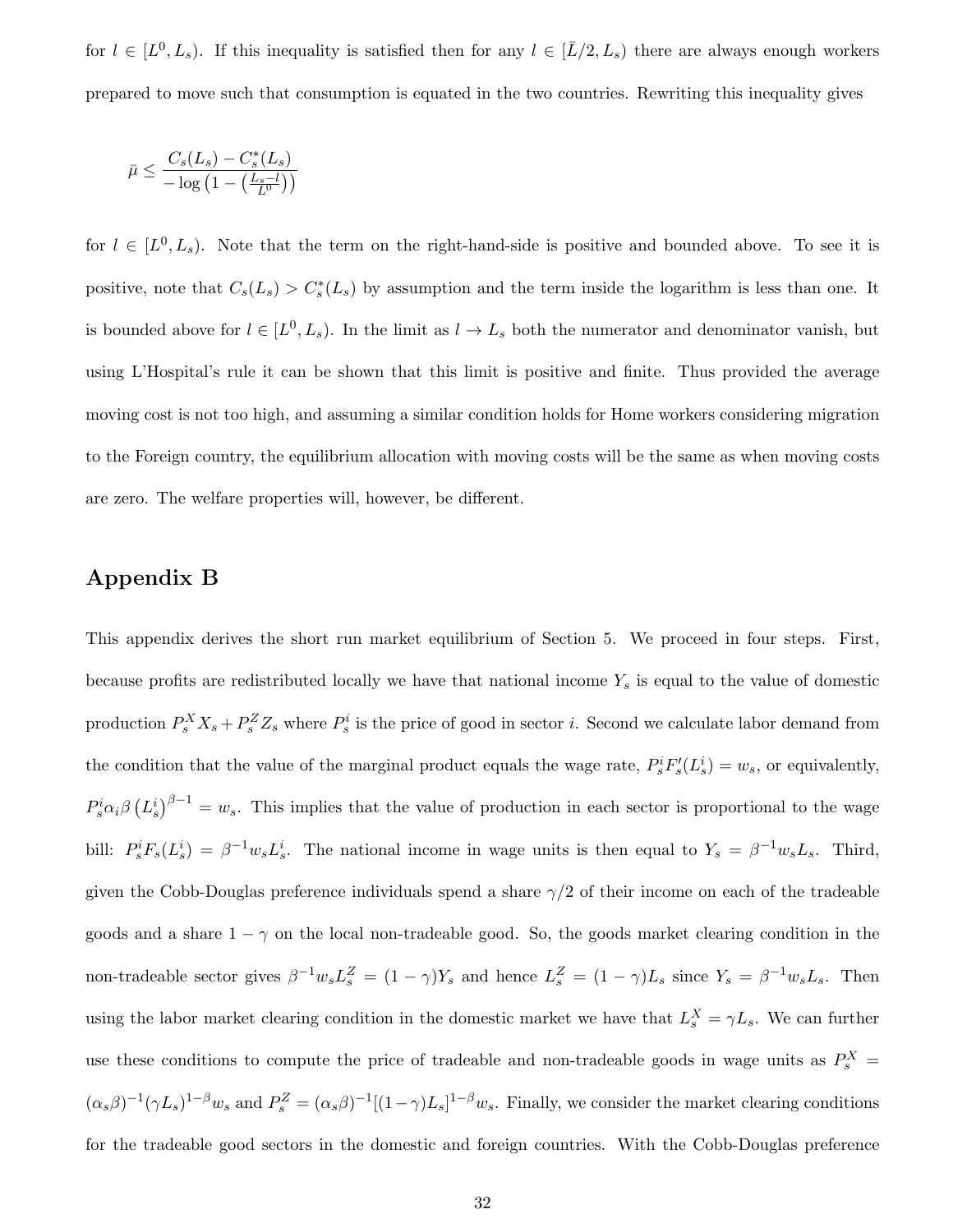the value of production is equal to the consumers' expenditure shares:  $P_s^X F_s(L_s^X) = (\gamma/2)(Y_s + Y_s^*)$  and  $P_s^{X*}F_s^*(L_X^*) = (\gamma/2)(Y_s^* + Y_s)$ . Therefore, the value of production of the tradeable good is the same in both countries:  $P_s F_s(L_s^X) = P_s^{X*} F_s^*(L_s^{X*})$ . Because the value of production in each sector is proportional to the wage bill (with proportion  $\beta$ ) the wage bills in each country in the tradeable sectors must be equal:  $w_s L_s^i = w_s^* L_s^{i*}$ . This then further applies to the non-tradeable sector and hence the equilibrium ratio of wages is  $w_s/w_s^* = L_s^*/L_s$ .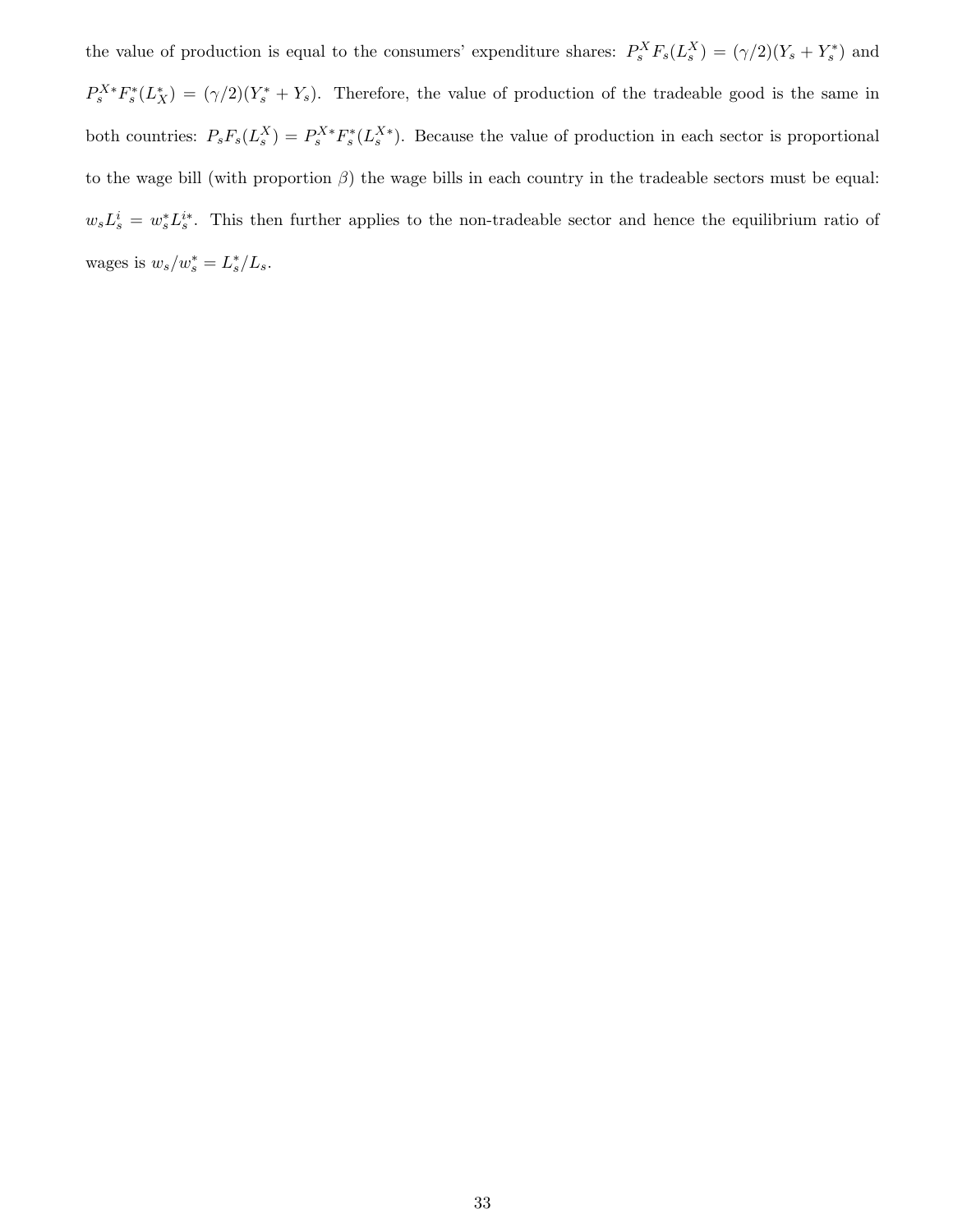

## Figure 1: Excessive agglomeration of workers

Comment: The ratio between the equilibrium and first best numbers of workers, *e*, is larger for intermediate trade (γ) and low congestion (high β).